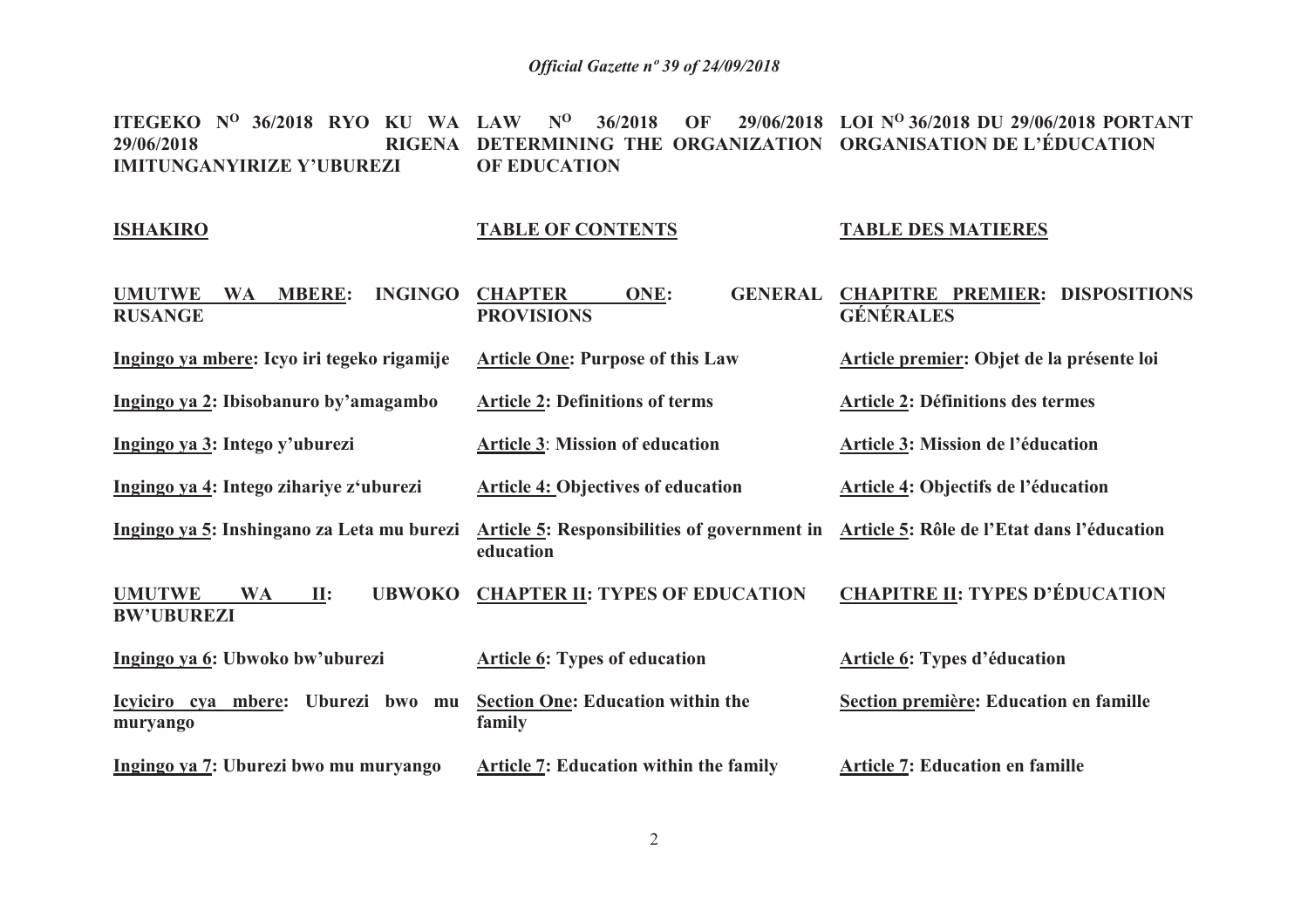| Icyiciro cya 2: Uburezi bwo mu mashuri                                                        | <b>Section 2: Formal education</b>                               | <b>Section 2: Education formelle</b>                                                                                                        |
|-----------------------------------------------------------------------------------------------|------------------------------------------------------------------|---------------------------------------------------------------------------------------------------------------------------------------------|
| Akiciro ka mbere: Ibyiciro by'uburezi bwo<br>mu mashuri                                       | <b>Subsection One: Levels of formal education</b>                | <b>Sous-section</b><br><b>Niveaux</b><br>de<br>première:<br>l'éducation formelle                                                            |
| Ingingo ya 8: Ibyiciro bigize uburezi bwo Article 8: Levels of formal education<br>mu mashuri |                                                                  | Article 8: Niveaux de l'éducation formelle                                                                                                  |
| Ingingo ya 9: Amashuri y'incuke                                                               | <b>Article 9: Nursery education</b>                              | <b>Article 9: Education préscolaire</b>                                                                                                     |
| Ingingo ya 1: Amashuri abanza                                                                 | <b>Article 10: Primary education</b>                             | <b>Article 10: Enseignement primaire</b>                                                                                                    |
| Ingingo ya 11: Amashuri yisumbuye                                                             | <b>Article 11: Secondary education</b>                           | <b>Article 11: Enseignement secondaire</b>                                                                                                  |
| Ingingo ya 12: Amashuri makuru                                                                | <b>Article 12: Higher education</b>                              | <b>Article 12: Enseignement supérieur</b>                                                                                                   |
| Ingingo ya 13:<br>bwihariye                                                                   | Amashuri y'uburezi Article 13: Specialized education schools     | Article 13: Ecoles d'enseignement spécialisé                                                                                                |
| Ingingo ya 14:<br>Amashuri<br>n'ubumenyingiro                                                 | y'imyuga Article 14: Technical and vocational schools            | Écoles<br><b>Article</b><br>techniques<br>14:<br><b>et</b><br>professionnelles                                                              |
| burezi bwo mu mashuri                                                                         | formal education                                                 | Ingingo ya 15: Ururimi rwigishwamo mu Article 15: Language of instruction in Article 15: Langue d'enseignement dans<br>l'éducation formelle |
| Akiciro ka 2: Ubwoko bw'amashuri                                                              | <b>Subsection 2: Types of schools</b>                            | <b>Sous-section 2: Types d'écoles</b>                                                                                                       |
| Ingingo ya 16: Ubwoko bw'amashuri<br>hakurikijwe uburyo yashinzwe                             | Article 16: Types of schools according to<br>their establishment | Article 16: Types d'écoles selon leur mode de<br>création                                                                                   |
| Ingingo ya 17: Amashuri ya Leta                                                               | <b>Article 17: Public schools</b>                                | <b>Article 17: Ecoles publiques</b>                                                                                                         |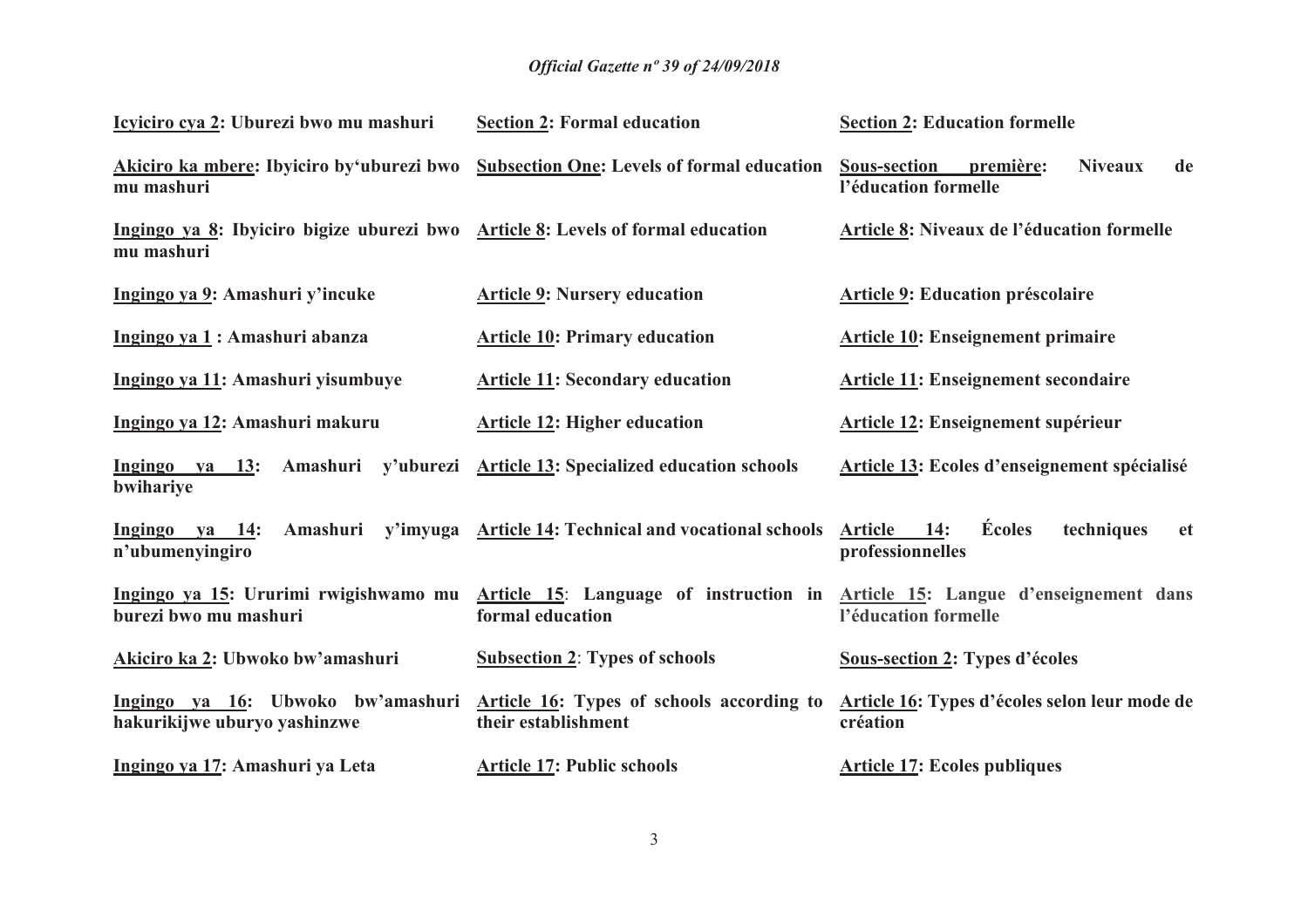**Ingingo ya 18: Amashuri y'abafatanya na Leta ku bw'amasezerano Article 18: Government-subsidized schools Article 18: Écoles conventionnées** 

| Ingingo ya 19: Amashuri yigenga                                                                          | <b>Article 19: Private schools</b>                                       | <b>Article 19: Écoles privées</b>                               |
|----------------------------------------------------------------------------------------------------------|--------------------------------------------------------------------------|-----------------------------------------------------------------|
| Ingingo ya 20: Ibisabwa usaba gushinga<br>ishuri ryigenga                                                | Article 20: Requirements to establish a<br>private school                | Article 20: Conditions d'ouverture d'une<br>école privée        |
| Akiciro ka 3: Umutungo w'ishuri                                                                          | <b>Subsection 3: School property</b>                                     | Sous-section 3: Patrimoine de l'école                           |
| Ingingo ya 21: Umutungo w'ishuri                                                                         | <b>Article 21: School property</b>                                       | Article 21: Patrimoine de l'école                               |
| Akiciro ka 4: Imicungire y'amashuri                                                                      | <b>Subsection 4: Management of schools</b>                               | <b>Sous-section 4: Gestion des écoles</b>                       |
| Ingingo ya 22: Imicungire y'amashuri                                                                     | <b>Article 22 : Management of schools</b>                                | <b>Article 22: Gestion des écoles</b>                           |
| Akiciro ka 5: Abakozi bo mu mashuri                                                                      | <b>Subsection 5: Staff of schools</b>                                    | <b>Sous-section 5: Personnel des écoles</b>                     |
| ingingo ya 23: Abakozi bo mu mashuri ya<br>Leta<br>n'ay'abafatanya<br>Leta<br>na<br>ku<br>bw'amasezerano | <b>Article 23: Staff of public and Government-</b><br>subsidized schools | Article 23: Personnel des écoles publiques et<br>conventionnées |
| Ingingo ya 24: Abakozi bo mu mashuri Article 24: Staff of private schools<br>yigenga                     |                                                                          | <b>Article 24: Personnel des écoles privées</b>                 |
| Icyiciro cya 3: Uburezi bw'abantu bakuru                                                                 | <b>Section 3: Adult education</b>                                        | <b>Section 3: Éducation des adultes</b>                         |
| Ingingo ya 25: Uburezi bw'abantu bakuru                                                                  | <b>Article 25: Adult education</b>                                       | <b>Article 25: Éducation des adultes</b>                        |
| Icyiciro cya 4: Uburezi nkangurambaga                                                                    | <b>Section 4: Informal education</b>                                     | <b>Section 4: Education informelle</b>                          |
| Ingingo ya 26: Uburezi nkangurambaga                                                                     | <b>Article 26: Informal education</b>                                    | <b>Article 26: Education informelle</b>                         |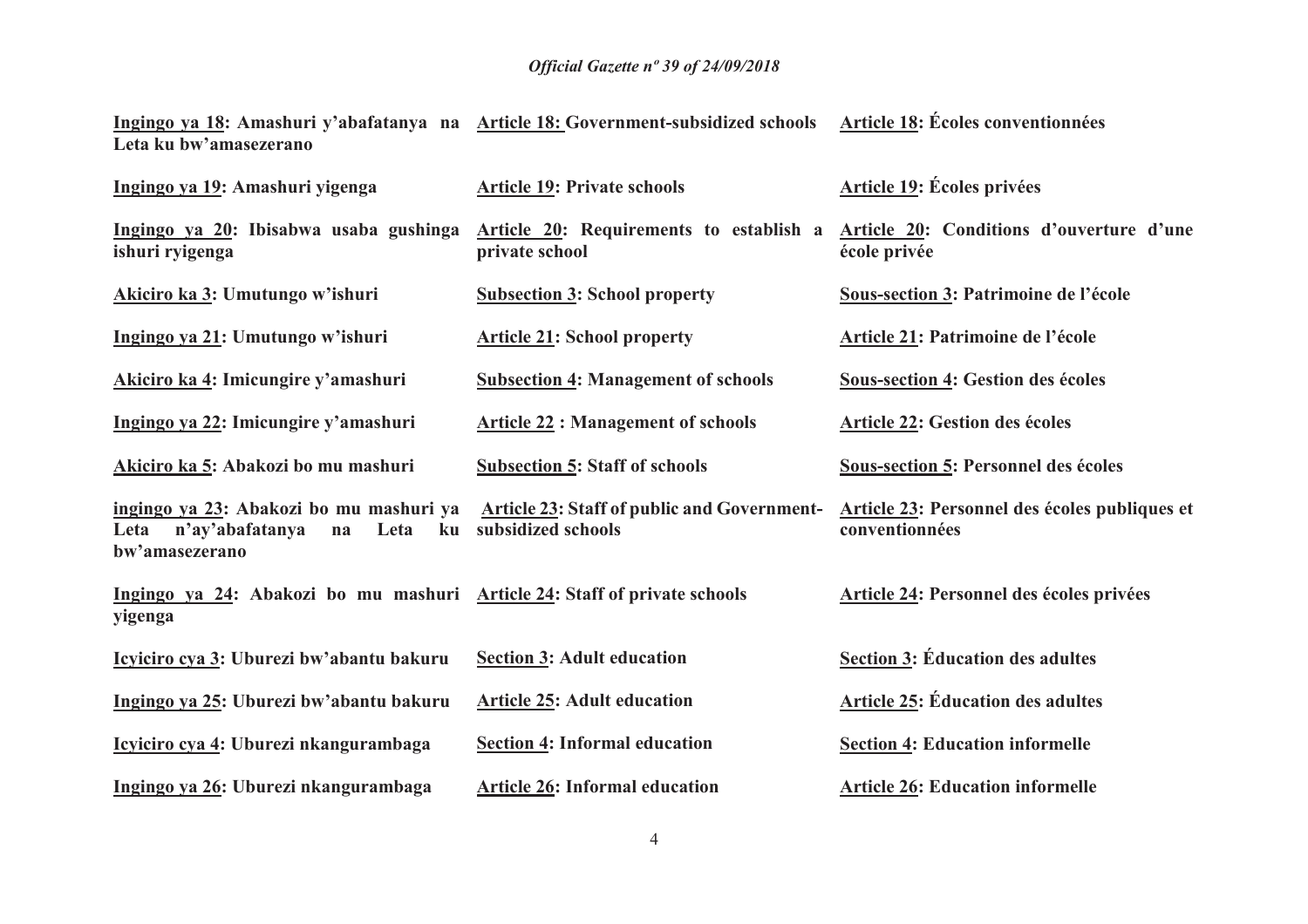| MUTWE WA III: IMIKORANIRE MU CHAPTER III: PARTNERSHIP<br><b>BUREZI</b>                                      | <b>EDUCATION</b>                                     | <b>PARTENARIAT</b><br><b>IN CHAPITRE</b><br>III:<br><b>ÉDUCATION</b>                                                                                                                                                                                             |
|-------------------------------------------------------------------------------------------------------------|------------------------------------------------------|------------------------------------------------------------------------------------------------------------------------------------------------------------------------------------------------------------------------------------------------------------------|
| Ingingo ya 27: Imikoranire y'abashinzwe Article 27: Partnership<br>uburezi                                  | stakeholders in education                            | between Article 27: Partenariat entre les acteurs de<br>l'éducation                                                                                                                                                                                              |
| <u>Icyiciro cya mbere:</u> Imikoranire mu burezi Section One:<br>bwo mu muryango                            | Partnership in family Section première:<br>education | dans<br>Partenariat<br>l'éducation en famille                                                                                                                                                                                                                    |
| bwo mu muryango                                                                                             | education                                            | Ingingo ya 28: Uruhare rwa Leta mu burezi Article 28: Government's role in family Article 28: Rôle de l'État dans l'éducation<br>familiale                                                                                                                       |
| burezi bwo mu muryango                                                                                      |                                                      | Ingingo ya 29: Uruhare rw'ababyeyi mu Article 29: Parents' role in family education Article 29: Rôle des parents dans l'éducation<br>en famille                                                                                                                  |
| <u>Icyliciro cya 2</u> : Imikoranire mu burezi bwo Section 2: Partnership in formal education<br>mu mashuri |                                                      | Section 2: Partenariat dans l'éducation<br>formelle                                                                                                                                                                                                              |
| bwo mu mashuri                                                                                              | education                                            | Ingingo ya 30: Uruhare rwa Leta mu burezi Article 30: Government's role in formal Article 30: Rôle du gouvernement dans<br>l'éducation formelle                                                                                                                  |
| burezi bwo mu mashuri                                                                                       |                                                      | Ingingo ya 31: Uruhare rw'ababyeyi mu Article 31: Parents' role in formal education Article 31: Rôle des parents dans l'éducation<br>formelle                                                                                                                    |
| bwo mu mashuri                                                                                              | formal education                                     | Ingingo ya 32: Uruhare rw'imiryango, Article 32: Role of organizations, Article 32: Rôle des organisations, des<br>amashyirahamwe n'abikorera mu burezi associations and private stakeholders in associations et des acteurs privés dans<br>l'éducation formelle |
| Icyiciro cya 3: Imikoranire mu burezi Section 3: Partnership in adult education<br>bw'abantu bakuru         |                                                      | Section 3: Partenariat en éducation des<br>adultes                                                                                                                                                                                                               |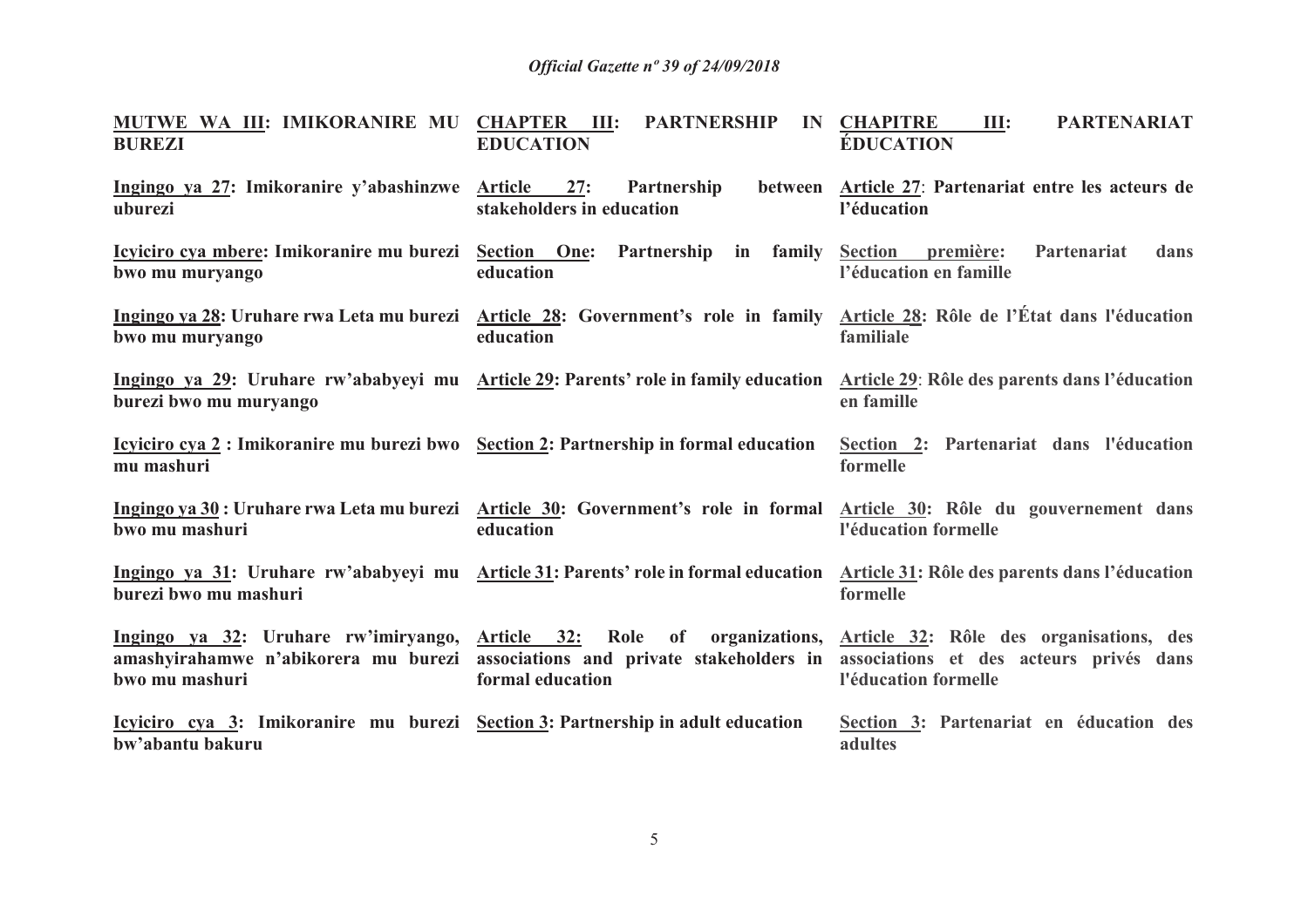| bw'abantu bakuru                                                                                            | education                                                                                                                      | Ingingo ya 33: Uruhare rwa Leta mu burezi Article 33: Government's role in adult Article 33: Rôle du gouvernement dans<br>l'éducation des adultes   |
|-------------------------------------------------------------------------------------------------------------|--------------------------------------------------------------------------------------------------------------------------------|-----------------------------------------------------------------------------------------------------------------------------------------------------|
| Ingingo ya 34: Uruhare rw'Imiryango,<br>amashyirahamwe cyangwa abikorera mu<br>burezi bw'abantu bakuru      | Article 34: Role of organisations, Article 34: Rôle<br>associations or private stakeholders in adult associations<br>education | organisations,<br>des<br>privés<br>acteurs<br>dans<br>ou<br>l'éducation des adultes                                                                 |
| nkangurambaga                                                                                               | education                                                                                                                      | Icyiciro cya 4: Imikoranire mu burezi Section 4: Partnership in informal Section 4: Partenariat en éducation<br>informelle                          |
| nkangurambaga                                                                                               | education                                                                                                                      | Ingingo ya 35: Uruhare rwa Leta mu burezi Article 35: Government's role in informal Article 35: Rôle du gouvernement dans<br>l'éducation informelle |
| Ingingo ya 36: Uruhare rw'imiryango,<br>amashyirahamwe cyangwa abikorera mu<br>uburezi nkangurambaga        | Article 36: Role of organisations, Article 36:<br>associations or private stakeholders in associations<br>informal education   | Rôle<br>organisations,<br>des<br>privés<br>dans<br>$\mathbf{0}\mathbf{u}$<br>acteurs<br>l'éducation informelle                                      |
| UMUTWE WA IV: INGINGO ZISOZA                                                                                | <b>CHAPTER IV: FINAL PROVISIONS</b>                                                                                            | <b>CHAPITRE IV: DISPOSITIONS FINALES</b>                                                                                                            |
| Ingingo ya 37: Itegurwa,<br>n'itorwa ry'iri itegeko                                                         | isuzumwa Article 37: Drafting, consideration and<br>adoption of this Law                                                       | Article 37: Initiation, examen et adoption de<br>la présente loi                                                                                    |
| Ingingo ya 38: Ivanwaho ry'ingingo Article 38: Repealing provision<br>z'amategeko zinyuranyije n'iri tegeko |                                                                                                                                | <b>Article 38: Disposition abrogatoire</b>                                                                                                          |
| Ingingo ya 39: Igihe iri tegeko ritangira Article 39: Commencement<br>gukurikizwa                           |                                                                                                                                | Article 39: Entrée en vigueur                                                                                                                       |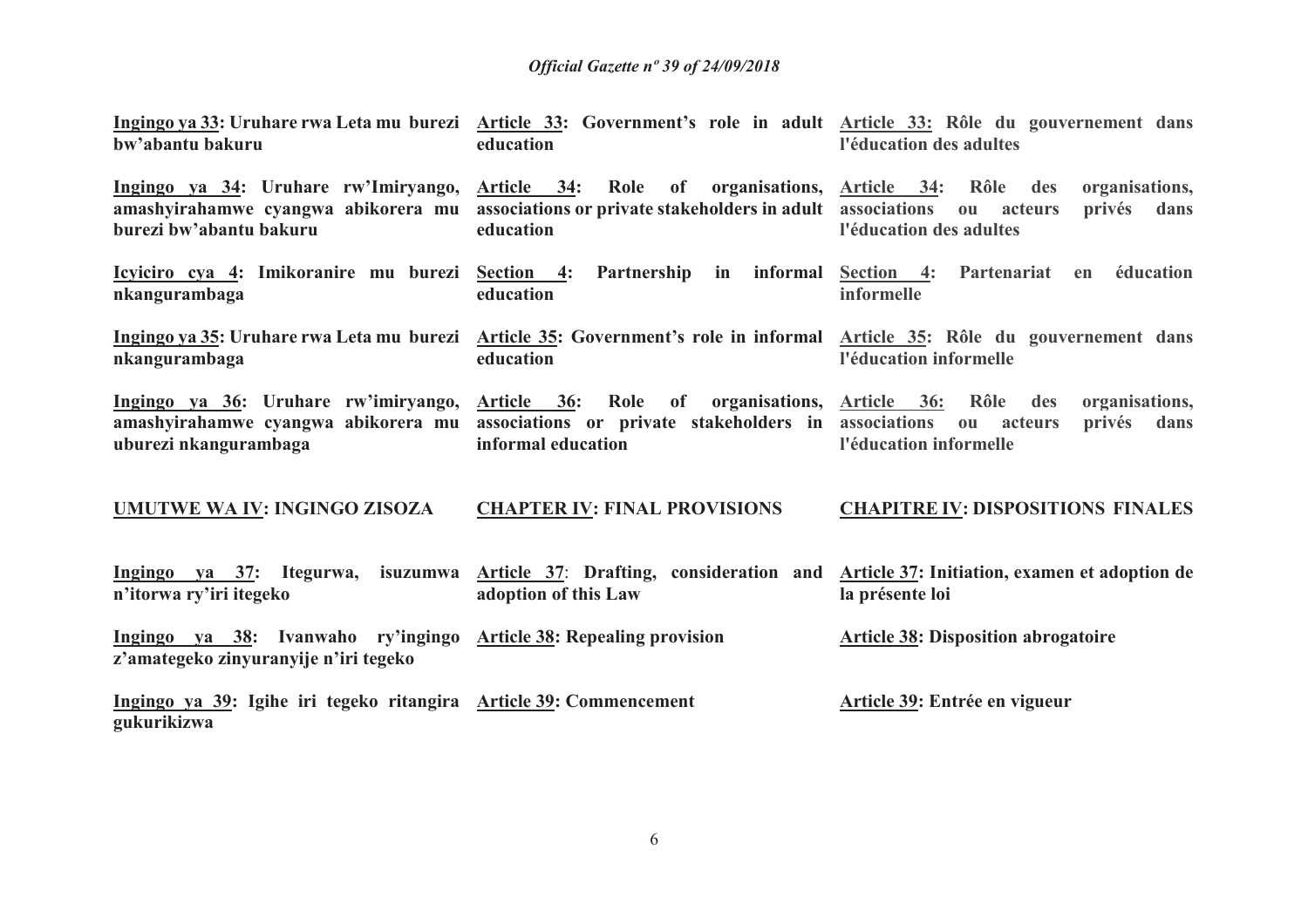**ITEGEKO N<sup>O</sup>36/2018 RYO KU WA LAW N<sup>O</sup>36/2018 OF 29/06/2018 LOI N<sup>O</sup>36/2018 DU 29/06/2018 PORTANT 29/06/2018 RIGENA IMITUNGANYIRIZE DETERMINING THE ORGANIZATION ORGANISATION DE L'ÉDUCATIONY'UBUREZI OF EDUCATION**

| <b>Twebwe, KAGAME Paul,</b><br>Perezida wa Repubulika;                                                                                                                                                     | We, KAGAME Paul,<br>President of the Republic;                                                                                                                                                                          | <b>Nous, KAGAME Paul,</b><br>Président de la République;                                                                                                                                                              |
|------------------------------------------------------------------------------------------------------------------------------------------------------------------------------------------------------------|-------------------------------------------------------------------------------------------------------------------------------------------------------------------------------------------------------------------------|-----------------------------------------------------------------------------------------------------------------------------------------------------------------------------------------------------------------------|
| <b>INTEKO</b><br><b>ISHINGA</b><br><b>AMATEGEKO</b><br><b>DUTANGAJE ITEGEKO RITEYE RITYA</b><br>KANDI DUTEGETSE KO RYANDIKWA<br><b>LETA</b><br><b>IGAZETI</b><br>MU<br>YA.<br>YA.<br>REPUBULIKA Y'U RWANDA | PARLIAMENT HAS ADOPTED<br><b>THE</b><br>YEMEJE NONE NATWE DUHAMIJE, AND WE SANCTION, PROMULGATE<br>THE FOLLOWING LAW AND ORDER<br>IT BE PUBLISHED IN THE OFFICIAL<br><b>GAZETTE OF THE REPUBLIC OF</b><br><b>RWANDA</b> | LE PARLEMENT A ADOPTÉ ET NOUS<br>SANCTIONNONS, PROMULGUONS LA<br>LOI DONT LA TENEUR<br><b>SUIT ET</b><br><b>ORDONNONS QU'ELLE SOIT PUBLIÉE</b><br><b>JOURNAL OFFICIEL</b><br>AU<br>DE<br>- LA<br>RÉPUBLIQUE DU RWANDA |
| <b>INTEKO ISHINGA AMATEGEKO:</b>                                                                                                                                                                           | <b>THE PARLIAMENT:</b>                                                                                                                                                                                                  | <b>LE PARLEMENT:</b>                                                                                                                                                                                                  |
| Umutwe w'Abadepite, mu nama yawo yo ku<br>wa 23 Gicurasi 2018;                                                                                                                                             | The Chamber of Deputies, in its session of $23rd$<br>May 2018;                                                                                                                                                          | La Chambre des Députés, en sa séance du 23<br>Mai 2018;                                                                                                                                                               |
| Ishingiye ku Itegeko Nshinga rya Repubulika<br>y'u Rwanda ryo mu 2003 ryavuguruwe mu<br>2015, cyane cyane mu ngingo zaryo, iya 20,<br>iya 70, iya 88, iya 90, iya 91, iya 106, iya 120<br>$n'$ iya 176;    | Pursuant to the Constitution of the Republic of<br>Rwanda of 2003 revised in 2015, especially in<br>Articles 20, 70, 88, 90, 91, 106, 120 and 176;                                                                      | Vu la Constitution de la République du Rwanda<br>de 2003 révisée en 2015, spécialement en ses<br>articles 20, 70, 88, 90, 91, 106, 120 et 176;                                                                        |
| <b>YEMEJE:</b>                                                                                                                                                                                             | <b>ADOPTS:</b>                                                                                                                                                                                                          | <b>ADOPTE:</b>                                                                                                                                                                                                        |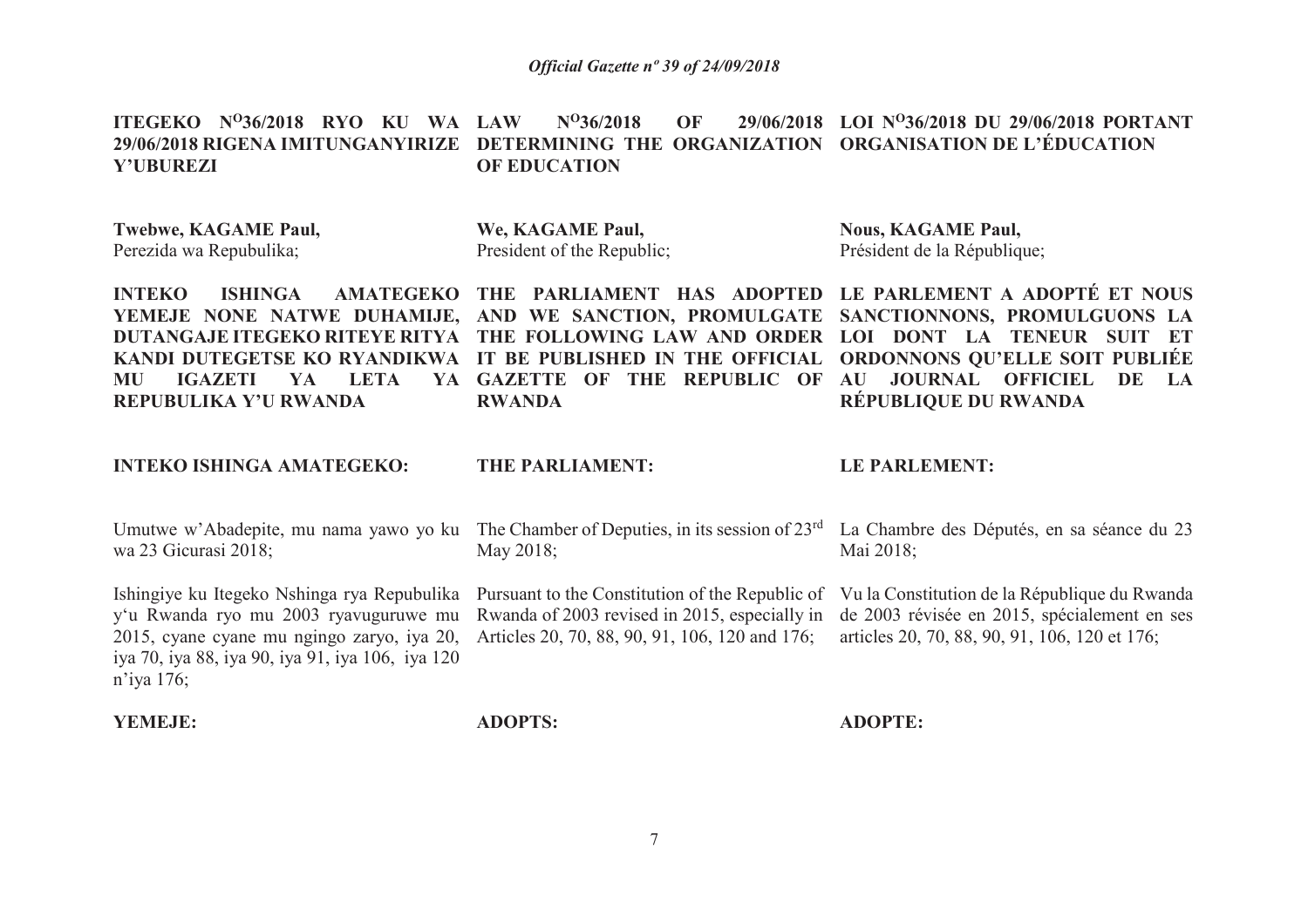| <b>UMUTWE</b><br><b>INGINGO</b><br>WA MBERE:<br><b>RUSANGE</b>                                                                                                                      | <b>CHAPTER</b><br><b>ONE:</b><br><b>PROVISIONS</b>                                                                                                                                                              | GENERAL CHAPITRE PREMIER: DISPOSITIONS<br><b>GÉNÉRALES</b>                                                                                                                                                                     |
|-------------------------------------------------------------------------------------------------------------------------------------------------------------------------------------|-----------------------------------------------------------------------------------------------------------------------------------------------------------------------------------------------------------------|--------------------------------------------------------------------------------------------------------------------------------------------------------------------------------------------------------------------------------|
| Ingingo ya mbere: Icyo iri tegeko rigamije                                                                                                                                          | <b>Article One: Purpose of this Law</b>                                                                                                                                                                         | Article premier: Objet de la présente loi                                                                                                                                                                                      |
| Iri tegeko rigena imitunganyirize y'uburezi.                                                                                                                                        | education.                                                                                                                                                                                                      | This Law determines the organization of La présente loi détermine l'organisation de<br>l'éducation.                                                                                                                            |
| Ingingo ya 2: Ibisobanuro by'amagambo                                                                                                                                               | <b>Article 2: Definitions of terms</b>                                                                                                                                                                          | <b>Article 2: Définitions des termes</b>                                                                                                                                                                                       |
| ibisobanuro bikurikira:                                                                                                                                                             | Muri iri tegeko, amagambo akurikira afite As used in this Law, the following terms have<br>the meanings assigned to them below:                                                                                 | Aux fins de la présente loi, les termes repris ci-<br>après ont les significations suivantes :                                                                                                                                 |
| 1° inyigisho: amasomo atangwa n'ishuri<br>agenewe abanyeshuri bemerewe kwiga mu<br>buryo buhoraho cyangwa budahoraho;                                                               | 1° courses: lessons offered in the school that<br>are intended for students enrolled on a regular<br>or an irregular basis;                                                                                     | l <sup>o</sup> cours : leçons dispensées par l'école à<br>l'intention des étudiants admis à titre régulier ou<br>irrégulier;                                                                                                   |
| 2° ishuri: urwego rw'uburezi<br>rutanga<br>inyigisho z'ubumenyi rusange, iz'imyuga<br>n'ubumenyingiro cyangwa izihariye zisozwa<br>n'impamyabumenyi<br>cyangwa<br>impamyabushobozi; | 2° school: an educational institution that<br>provides general education courses, vocational<br>and technical training, or specific education<br>leading to the award of a degree or certificate<br>or diploma; | 2 <sup>°</sup> école: établissement d'enseignement qui<br>dispense des cours d'enseignement général, une<br>formation professionnelle et technique ou une<br>formation spécifique sanctionnée par un<br>diplôme ou certificat; |
| 3° Minisitiri: Minisitiri ufite uburezi mu<br>nshingano ze;                                                                                                                         | 3° Minister: the Minister in charge of<br>education;                                                                                                                                                            | 3º Ministre: Ministre ayant l'éducation dans<br>ses attributions;                                                                                                                                                              |
| 4° uburezi: Inyigisho zihabwa umuntu ku<br>zinyuranye kugira ngo<br>nzego<br>yongere<br>ubumenyingiro,<br>ubumenyi,<br>ubwenge<br>n'uburere;                                        | 4° education: courses offered to a person at<br>various levels to enable him or her to increase<br>his or her knowledge, vocational skills,<br>intelligence and upbringing;                                     | 4 <sup>°</sup> éducation: cours dispensés à une personne à<br>différents niveaux pour lui permettre<br>d'accroître ses connaissances, ses compétences<br>professionnelles, son intelligence et son<br>éducation;               |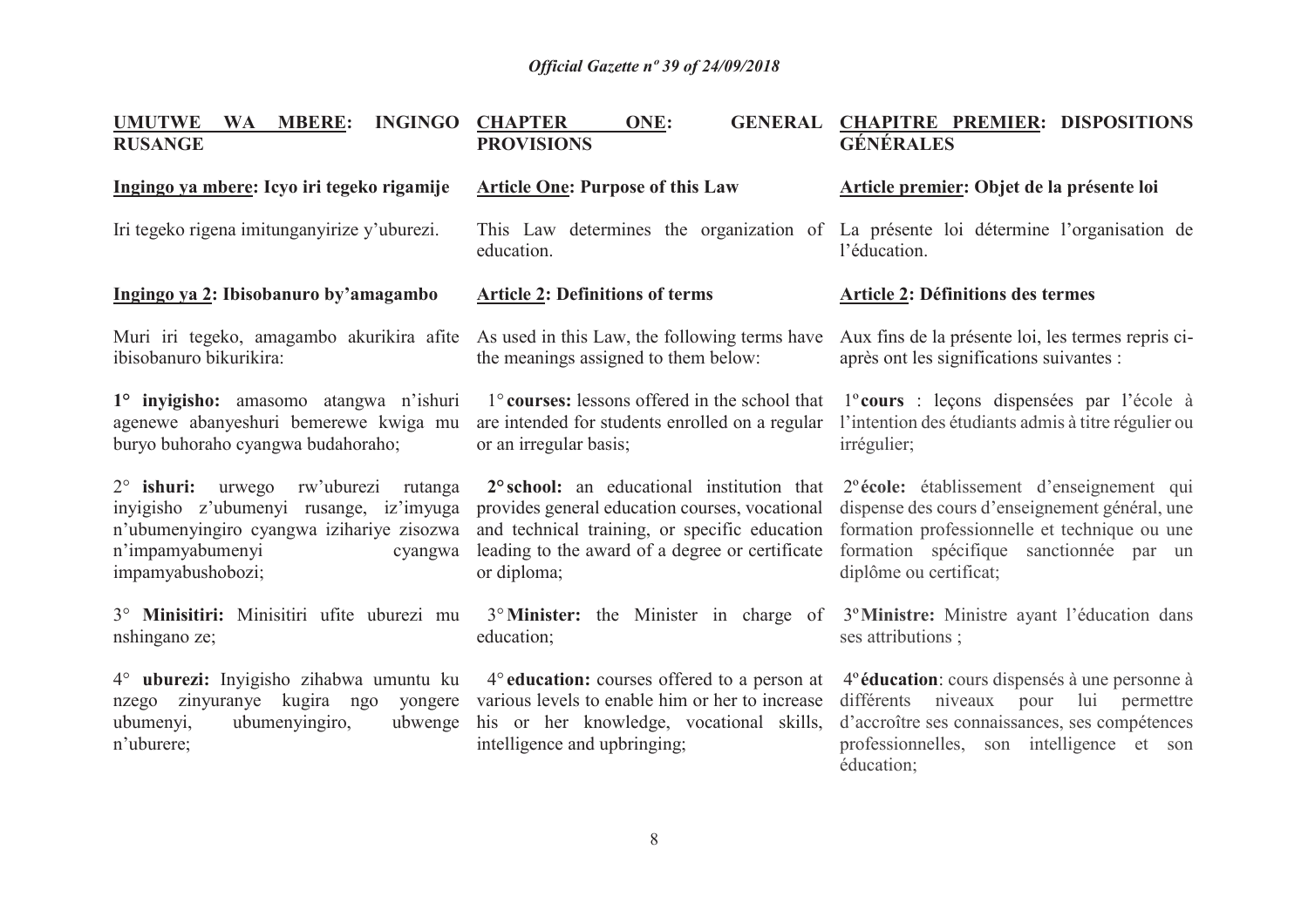5° **uburezi bwihariye:** inyigisho zigenewe abafite ubumuga bw'umubiri cyangwa bwo mu mutwe cyangwa abafite ubwenge budasanzwe budashobora gutuma bigana n'abandi;

 $6^\circ$  uburezi **nkangurambaga**: inyigisho zihabwa abaturage muri rusange cyangwa itsinda ry'abaturage binyujijwe mu biganiro binyuranye;

**7° umuntu mukuru:** Umuntu ufite nibura imyaka cumi n'itanu (15);

8° **umunyeshuri:** umuntu wese wemerewe n'ishuri gukurikirana amasomo atangwa naryo mu buryo buhoraho cyangwa budahoraho;

9° **umwarimu:** Umukozi w'ikigo cy'ishuri ubifitiye ubumenyi ukora akazi ko kwigisha, ak'ubushakashatsi, ak'ubuyobozi bw'ishuri, ako kuyobora amasomo, cyangwa ako gukurikirana imyifatire n'imyitwarire y'abanyeshuri.

#### **Ingingo ya 3: Intego y'uburezi**

 hagamijwe kwiteza imbere no kuzamura Igihugu muri rusange.

5° **special education:** courses offered to people with physical or mental disabilities or those with unusual intellectual ability which does not allow them to study with other learners;

6° **informal education:** courses offered to the general population or for a specific group of people through various presentations;

age or older;

8° **student:** any person admitted in the school to attend lessons offered in that school on permanent or temporary basis;

9° **teacher:** a qualified employee of a school who does the job of teaching, conducting research, heading the school, heading studies or monitoring students' discipline and good conduct.

#### **Article 3**: **Mission of education**

Uburezi bw'u Rwanda bufite intego yo The mission of the Rwandan education is to gutanga inyigisho n'uburere bifite ireme provide quality courses and education towards self-development and national development in general.

5º**éducation spécialisée**: cours dispensés aux personnes ayant un handicap physique ou mental ou ayant une capacité intellectuelle inhabituelle qui ne leur permet pas d'étudier avec d'autres apprenants;

6º**éducation informelle**: cours dispensés à la population générale ou à un groupe spécifique de personnes à travers diverses présentations;

7° **adult:** a person who is fifteen (15) years of 7º**adulte**: personne âgée d'au moins quinze (15) ans;

> 8º**étudiant**: toute personne admise à l'école pour assister aux cours offerts dans cette école à titre permanent ou temporaire;

> 9º**enseignant**: employé qualifié d'une école qui fait le travail d'enseignement, de recherche, de direction de l'école, de direction d'études ou de contrôle de la discipline et de la bonne conduite des élèves.

#### **Article 3: Mission de l'éducation**

La mission de l'éducation rwandaise est de dispenser des cours et une éducation de qualité pour l'auto-développement et le développement national en général.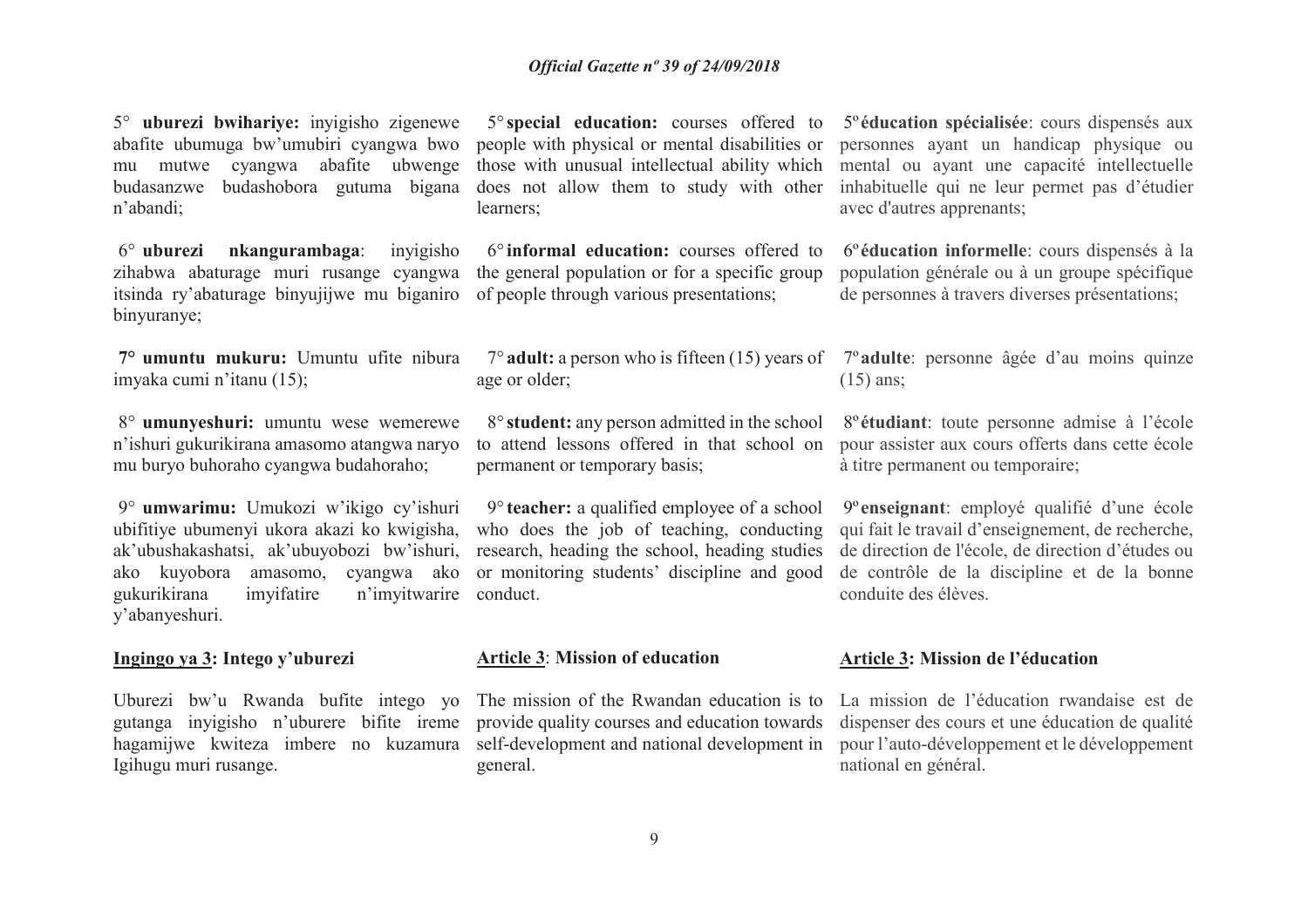| Ingingo ya 4: Intego zihariye z'uburezi                                                                                                                                                                                                        | <b>Article 4: Objectives of education</b>                                                                                                                                                                         | <b>Article 4: Objectifs de l'éducation</b>                                                                                                                                                                                      |
|------------------------------------------------------------------------------------------------------------------------------------------------------------------------------------------------------------------------------------------------|-------------------------------------------------------------------------------------------------------------------------------------------------------------------------------------------------------------------|---------------------------------------------------------------------------------------------------------------------------------------------------------------------------------------------------------------------------------|
| Intego zihariye z'Uburezi ni izi zikurikira:                                                                                                                                                                                                   | The objectives of education are the following:                                                                                                                                                                    | Les objectifs de l'éducation sont les suivants:                                                                                                                                                                                 |
| 1° guha Abanyarwanda inyigisho zikenewe<br>ku nzego zose z'uburezi rusange hamwe<br>n'iz'imyuga n'ubumenyingiro;                                                                                                                               | 1 <sup>°</sup> to provide Rwandans with adequate skills<br>at all levels of general education as well as<br>technical and vocational skills;                                                                      | 1º assurer aux Rwandais une éducation<br>appropriée à chaque niveau de l'enseignement<br>général ainsi que les compétences techniques et<br>professionnelles;                                                                   |
| nzego zose;                                                                                                                                                                                                                                    | $2^{\circ}$ gutanga inyigisho n'uburere bifite ireme ku $2^{\circ}$ to offer quality courses and education at all<br>levels;                                                                                      | 2 <sup>°</sup> dispenser des cours et une éducation de<br>qualité à tous les niveaux;                                                                                                                                           |
| 3° guteza imbere ubumenyi, ikoranabuhanga<br>n'ubushakashatsi hagamijwe guha umubare<br>munini w'Abanyarwanda ubushobozi bwo<br>kwihutisha iterambere ry'Igihugu;                                                                              | 3 <sup>°</sup> to promote science, technology and<br>research in order to equip many Rwandans<br>with capacity<br>to speed<br>up national<br>development;                                                         | 3º promouvoir la science, la technologie et la<br>recherche afin de donner à un grand nombre de<br>rwandais<br>la capacité<br>d'accélérer<br>le<br>développement du pays;                                                       |
| $4^{\circ}$ guteza imbere<br>umuco w'amahoro,<br>uw'ubutabera,<br>uw'ubworoherane,<br>uwo<br>kubahiriza<br>uburenganzira<br>bwa<br>muntu,<br>uw'ubufatanye, uwa demokarasi, n'uwo<br>kwirinda ivangura cyangwa itonesha iryo ari<br>ryo ryose; | $4^{\circ}$ to promote the culture of peace, tolerance,<br>justice, respect for human rights, solidarity,<br>democracy and that of avoiding any form of<br>discrimination or favouritism;                         | 4º promouvoir la culture de la paix, de la<br>tolérance, de la justice, du respect des droits de<br>la personne, de la solidarité, de la démocratie et<br>celle d'éviter toute forme de discrimination et<br>de favoritisme;    |
| 5° guha buri Munyarwanda uburere bwuzuye<br>bushingiye ku muco mbonezabupfura, ku<br>bumenyi, ku mibereho myiza y'abaturage no<br>kubaka igihugu kugira ngo kigere ku<br>majyambere arambye;                                                   | 5 <sup>°</sup> to provide each Rwandan with an<br>integrated education based on ethical values,<br>science and social welfare and directed<br>towards building a nation to ensure its<br>sustainable development; | 5 <sup>°</sup> dispenser à tout Rwandais une éducation<br>intégrale basée sur des valeurs éthiques, la<br>science et le bien-être social et orientée vers<br>l'édification d'une nation en vue de son<br>développement durable; |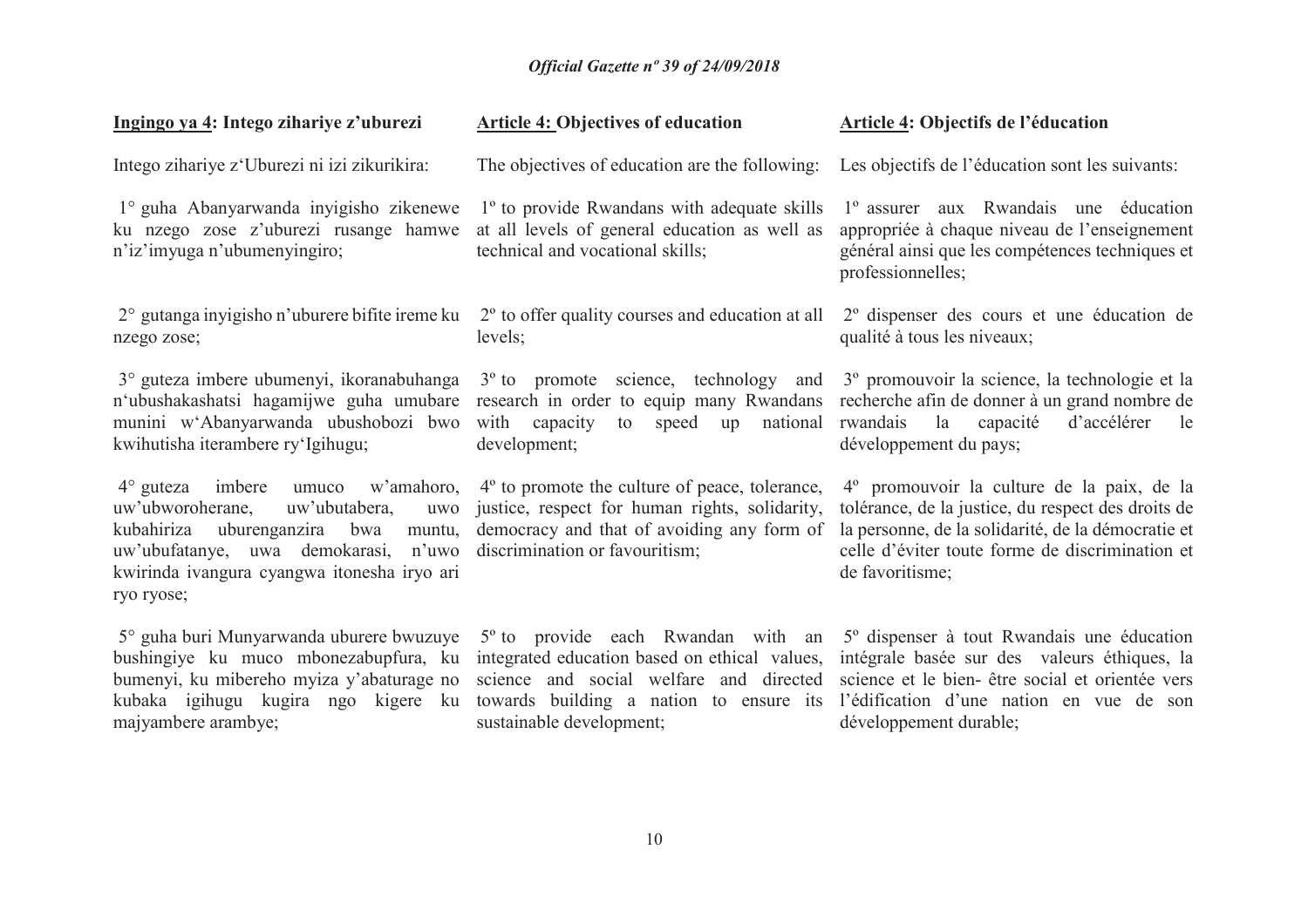| 6° gutoza Umunyarwanda gukunda umurimo<br>unoze, kugira umurava, kubahiriza igihe no<br>gushyira imbere ubushobozi;                                                                                                         | $6o$ to instil into Rwandans the love of a job<br>well done, the value of hard work, punctuality<br>and promotion of competence;                                                                                                                          | 6° inculquer aux Rwandais l'amour du travail<br>bien fait, la valeur du travail ardu, la ponctualité<br>et la promotion de la compétence;                                                                                                                                                    |
|-----------------------------------------------------------------------------------------------------------------------------------------------------------------------------------------------------------------------------|-----------------------------------------------------------------------------------------------------------------------------------------------------------------------------------------------------------------------------------------------------------|----------------------------------------------------------------------------------------------------------------------------------------------------------------------------------------------------------------------------------------------------------------------------------------------|
| 7° gutoza Umunyarwanda kugira ubwigenge<br>bwo kwitekerereza, guhanga, kwakira no<br>ibitekerezo<br>by'abandi<br>gusesengura<br>no<br>kugaragaza ibye bwite, gukunda igihugu no<br>kumushishikariza kumenya ibibera ahandi; | thought, be innovative, have abilities to<br>acquire and be analytical towards other<br>people's opinions and to communicate his or<br>her own ideas, to be patriotic and encourage<br>him or her to be updated on the situation<br>prevailing elsewhere; | $7^{\circ}$ to train the Rwandan to have freedom of $7^{\circ}$ développer chez le Rwandais la liberté de<br>penser, l'esprit de créativité, d'acceptation et<br>d'analyse des opinions des autres et de<br>communiquer ses propres opinions, à être<br>patriote et à s'ouvrir sur le monde; |
| 8 <sup>°</sup> gukuraho<br>impamvu<br>zibangamira iterambere ry'uburezi n'uburere<br>n'ubw'abandi<br>bw'ab'igitsina<br>gore<br>bagaragaraho<br>bakeneye kwitabwaho<br>ko<br>by'umwihariko.                                  | n'inzitizi zose 8 <sup>o</sup> to eliminate all grounds and obstacles that<br>hinder the development of girls and women<br>education as well as of any other groups that<br>need special attention.                                                       | 8 <sup>°</sup> éliminer toutes les causes et tous les<br>obstacles qui handicapent l'éducation de la<br>femme et des autres groupes humains<br>nécessitant une attention particulière.                                                                                                       |
| <u>Ingingo ya 5: Inshingano za Leta mu burezi Article 5:</u>                                                                                                                                                                | <b>Responsibilities</b><br><b>of</b><br>government in education                                                                                                                                                                                           | the Article 5: Rôle de l'Etat dans l'éducation                                                                                                                                                                                                                                               |
| Leta ishinzwe iterambere rusange ry'uburezi,<br>cyane cyane kubungabunga ireme ryabwo.                                                                                                                                      | education<br>development<br>of<br>preserving quality of education.                                                                                                                                                                                        | The Government is responsible for general L'État est chargé du développement général de<br>especially l'éducation et plus particulièrement la<br>sauvegarde de sa qualité.                                                                                                                   |
| By'umwihariko, yita kuri ibi bikurikira:                                                                                                                                                                                    | following:                                                                                                                                                                                                                                                | Particularly, the Government considers the L'État s'occupe particulièrement de ce qui suit:                                                                                                                                                                                                  |
| $1^{\circ}$<br>gushyiraho<br>politiki,<br>n'amabwiriza bigenga uburezi no gukurikirana<br>ishyirwa mu bikorwa ryabyo;                                                                                                       | amategeko $1^{\circ}$ to design policy, legislation and regulations $1^{\circ}$<br>implementation;                                                                                                                                                        | élaborer la politique, la législation et les<br>governing education and monitor their règlements régissant l'éducation et faire le suivi<br>de leur mise en œuvre;                                                                                                                           |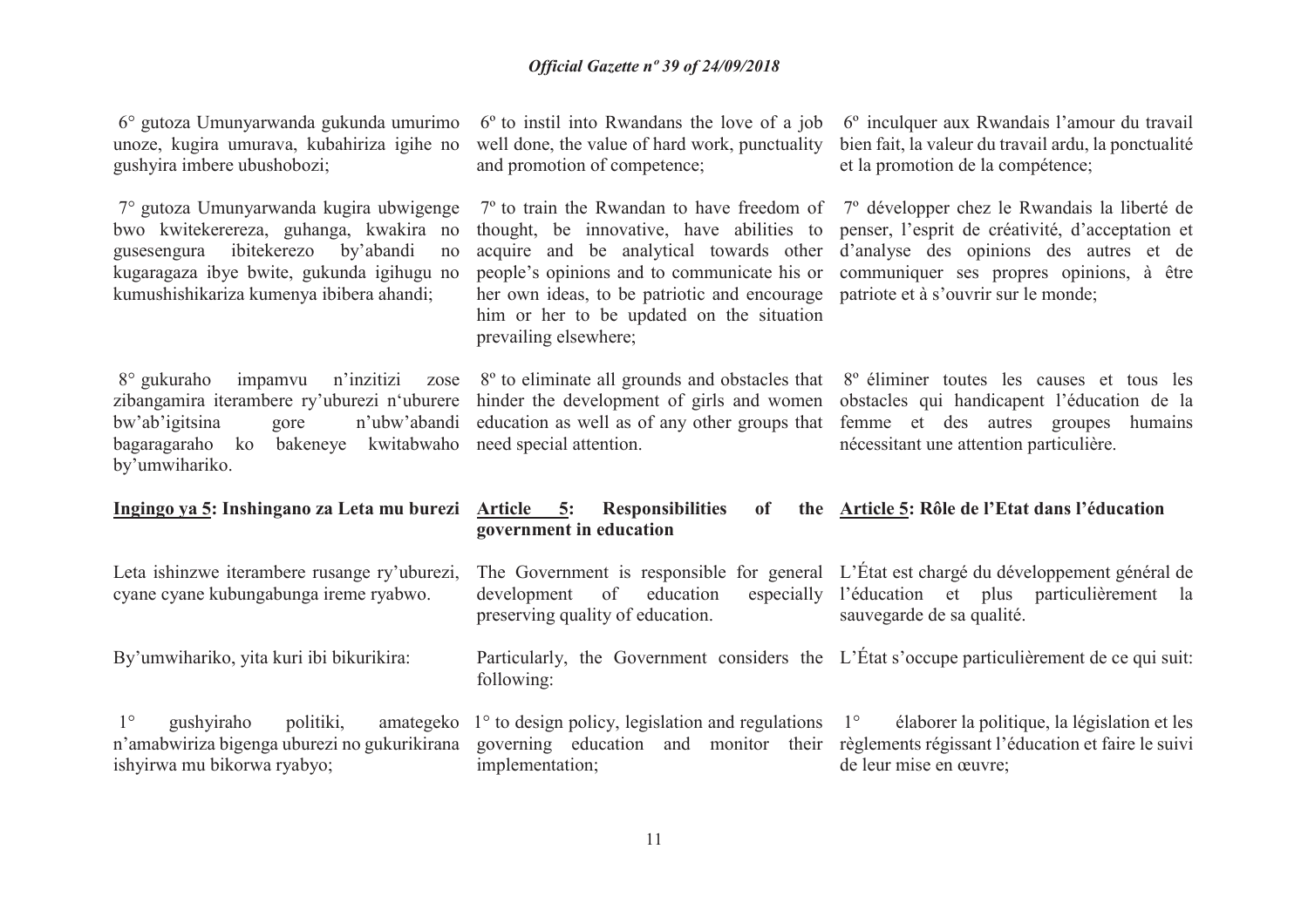2°byose byerekeranye n'uburezi;

 $3^\circ$ igenamigambi riboneye ry'uburezi.

Leta yubahiriza inshingano zayo mu burezi, The Government discharges its responsibilities ibinyujije muri Minisiteri ifite buri bwoko with regard to education through the Ministry bw'uburezi mu nshingano zayo.

 $\degree$  kugenzura no gusuzuma ibikorwa 2 $\degree$  to supervise and assess all the activities 2 $\degree$ related to education;

 $\degree$  gushyiraho no kubahiriza  $3^\circ$  to establish and respect appropriate planning of education.

in charge of every type of education.

 superviser et examiner toutes les activités en rapport avec l'éducation ;

 $3^\circ$  établir et respecter une bonne planification de l'éducation.

L'État accomplit ses responsabilités en matière d'éducation par l'intermédiaire du Ministère ayant chaque type d'éducation dans ses attributions.

connaissance et les valeurs éthiques.

#### **UMUTWE WA II: UBWOKO CHAPTER II: TYPES OF EDUCATION BW'UBUREZICHAPITRE II: TYPES D'ÉDUCATION**

| Ingingo ya 6: Ubwoko bw'uburezi                                                                                                                                        | <b>Article 6: Types of education</b>                                                                                                      | <b>Article 6: Types d'éducation</b>                                                                                                                                                                                                                                                                                                                                |
|------------------------------------------------------------------------------------------------------------------------------------------------------------------------|-------------------------------------------------------------------------------------------------------------------------------------------|--------------------------------------------------------------------------------------------------------------------------------------------------------------------------------------------------------------------------------------------------------------------------------------------------------------------------------------------------------------------|
| Uburezi bugizwe na:                                                                                                                                                    | Education is comprised of:                                                                                                                | L'éducation comprend:                                                                                                                                                                                                                                                                                                                                              |
| l <sup>o</sup> uburezi bwo mu muryango;<br>2 <sup>°</sup> uburezi bwo mu mashuri;<br>3 <sup>°</sup> uburezi bw'abantu bakuru;<br>4 <sup>°</sup> uburezi nkangurambaga. | $1^{\circ}$ education within the family;<br>2 <sup>°</sup> formal education;<br>3° adult education;<br>4 <sup>°</sup> informal education. | l'éducation en famille;<br>l'éducation formelle;<br>$2^{\circ}$<br>3 <sup>o</sup><br>l'éducation des adultes;<br>l'éducation informelle.<br>$4^{\circ}$                                                                                                                                                                                                            |
| Icyiciro cya mbere: Uburezi bwo mu<br>muryango                                                                                                                         | <b>Section One: Education within the</b><br>family                                                                                        | Section première: Education en famille                                                                                                                                                                                                                                                                                                                             |
| Ingingo ya 7: Uburezi bwo mu muryango                                                                                                                                  | <b>Article 7: Education within the family</b>                                                                                             | <b>Article 7: Education en famille</b>                                                                                                                                                                                                                                                                                                                             |
| Uburezi bwo<br>mu<br>n'ababyeyi<br>b'umwana,                                                                                                                           |                                                                                                                                           | muryango butangwa Education within the family is provided by the L'éducation en famille est dispensée par les<br>abamwishingiye parents, guardians and people who stay with parents de l'enfant, ses tuteurs ainsi que par son<br>n'abandi bose babana na we. Bugamije the child. Its aim is to provide a child with entourage. Elle vise à assurer à l'enfant une |

knowledge and ethical values.

12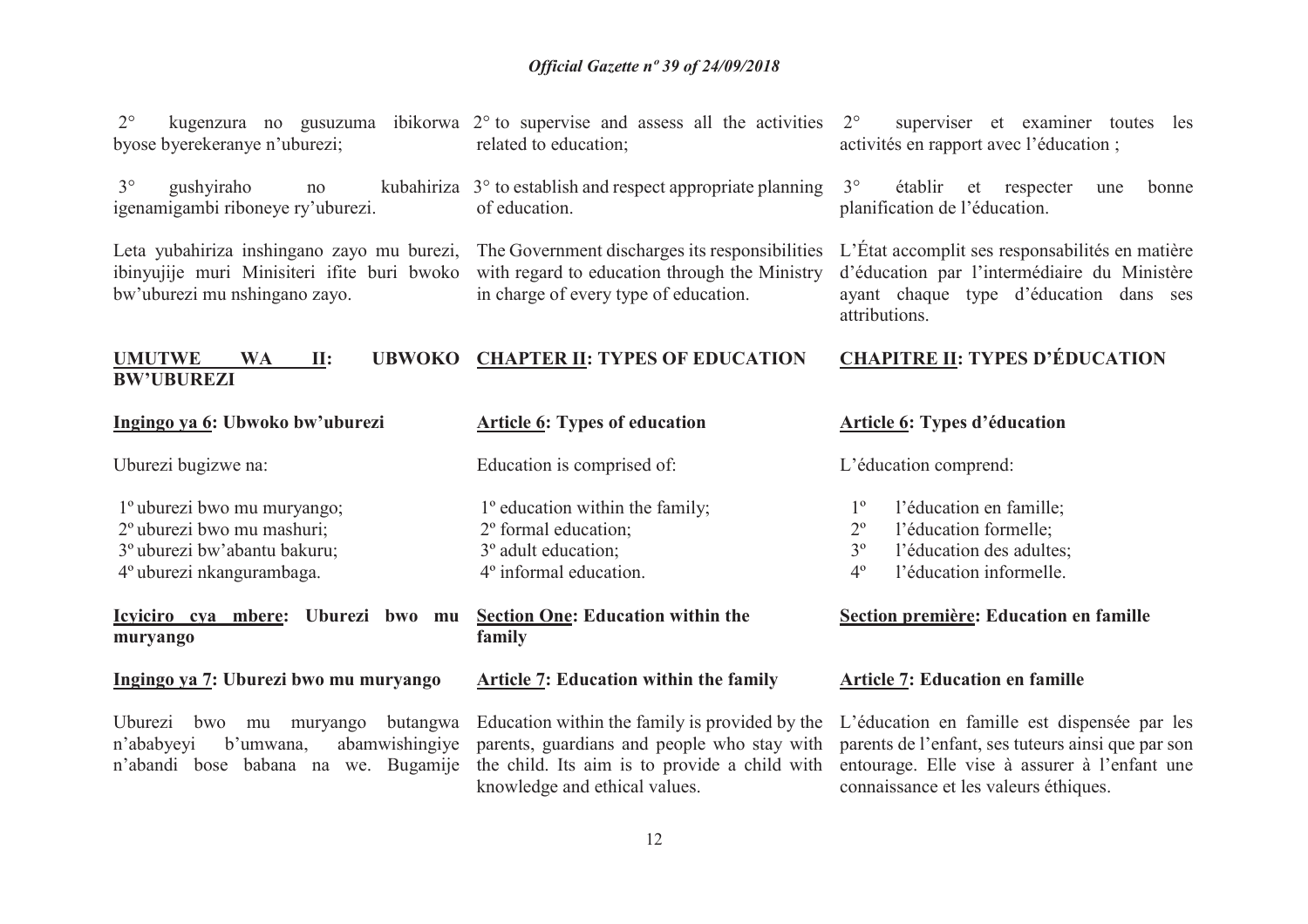gufasha umwana kugira ubumenyi n'uburere byiza.

| Icyiciro cya 2: Uburezi bwo mu mashuri                                                                                                                                                                           | <b>Section 2: Formal education</b>                                                                                                                                                                   | <b>Section 2: Education formelle</b>                                                                                                                                                                                                                                                                                                                      |
|------------------------------------------------------------------------------------------------------------------------------------------------------------------------------------------------------------------|------------------------------------------------------------------------------------------------------------------------------------------------------------------------------------------------------|-----------------------------------------------------------------------------------------------------------------------------------------------------------------------------------------------------------------------------------------------------------------------------------------------------------------------------------------------------------|
| Akiciro ka mbere: Ibyiciro by'uburezi bwo<br>mu mashuri                                                                                                                                                          | <b>Subsection One: Levels of formal education</b>                                                                                                                                                    | <b>Sous-section</b><br>première:<br><b>Niveaux</b><br>de<br>l'éducation formelle                                                                                                                                                                                                                                                                          |
| Ingingo ya 8: Ibyiciro bigize uburezi bwo Article 8: Levels of formal education<br>mu mashuri                                                                                                                    |                                                                                                                                                                                                      | <b>Article 8: Niveaux de l'éducation formelle</b>                                                                                                                                                                                                                                                                                                         |
| byiciro bine (4) by'amashuri y'inyigisho<br>rusange bikurikira:<br>$1^{\circ}$<br>amashuri y'incuke;<br>$2^{\rm o}$<br>amashuri abanza;<br>$3^{\circ}$<br>amashuri yisumbuye;<br>$4^{\circ}$<br>amashuri makuru. | following four (4) levels of general education:<br>$1^{\circ}$<br>nursery education;<br>$2^{\rm o}$<br>primary education;<br>$3^{\circ}$<br>secondary education;<br>$4^{\circ}$<br>higher education. | Inyigisho z'ubumenyi rusange zitangirwa mu General education is offered through the L'éducation formelle est dispensée à travers<br>quatre $(4)$<br>niveaux d'éducation formelle<br>suivants :<br>éducation préscolaire;<br>$2^{\circ}$<br>enseignement primaire;<br>$3^{\circ}$<br>enseignement secondaire;<br>4 <sup>°</sup><br>enseignement supérieur. |
| Invigisho<br>z'imyuga<br>n'ubumenyingiro<br>zitangirwa mu byiciro by'amashuri y'inyuga<br>n'ubumenyingiro hakurikijwe<br>amategeko<br>abigenga.                                                                  | Technical and vocational training is provided<br>at different levels of technical and vocational<br>training schools in accordance with relevant<br>laws.                                            | La formation technique et professionnelle est<br>dispensée à différents niveaux des écoles de<br>formation<br>technique<br>et<br>professionnelle<br>conformément aux lois en la matière.                                                                                                                                                                  |
| Inyigisho zihariye zitangirwa mu mashuri<br>y'uburezi bwihariye hashingiwe ku mwihariko<br>w'abo inyigisho zigenewe.                                                                                             | depending<br>education<br>schools<br>education.                                                                                                                                                      | Special education is provided in special L'éducation spéciale est dispensée dans les<br>on the écoles d'éducation spéciale en fonction de la<br>particularity of the beneficiaries of this kind of particularité des bénéficiaires de ce type<br>d'éducation.                                                                                             |
| Ibisabwa<br>kugira ngo<br>hatangwe cyangwa<br>impamyabumenyi<br>hemerwe                                                                                                                                          |                                                                                                                                                                                                      | The qualification framework of each level of Le cadre de qualification de chaque niveau<br>education is determined by an Order of the d'enseignement est déterminé par Arrêté du                                                                                                                                                                          |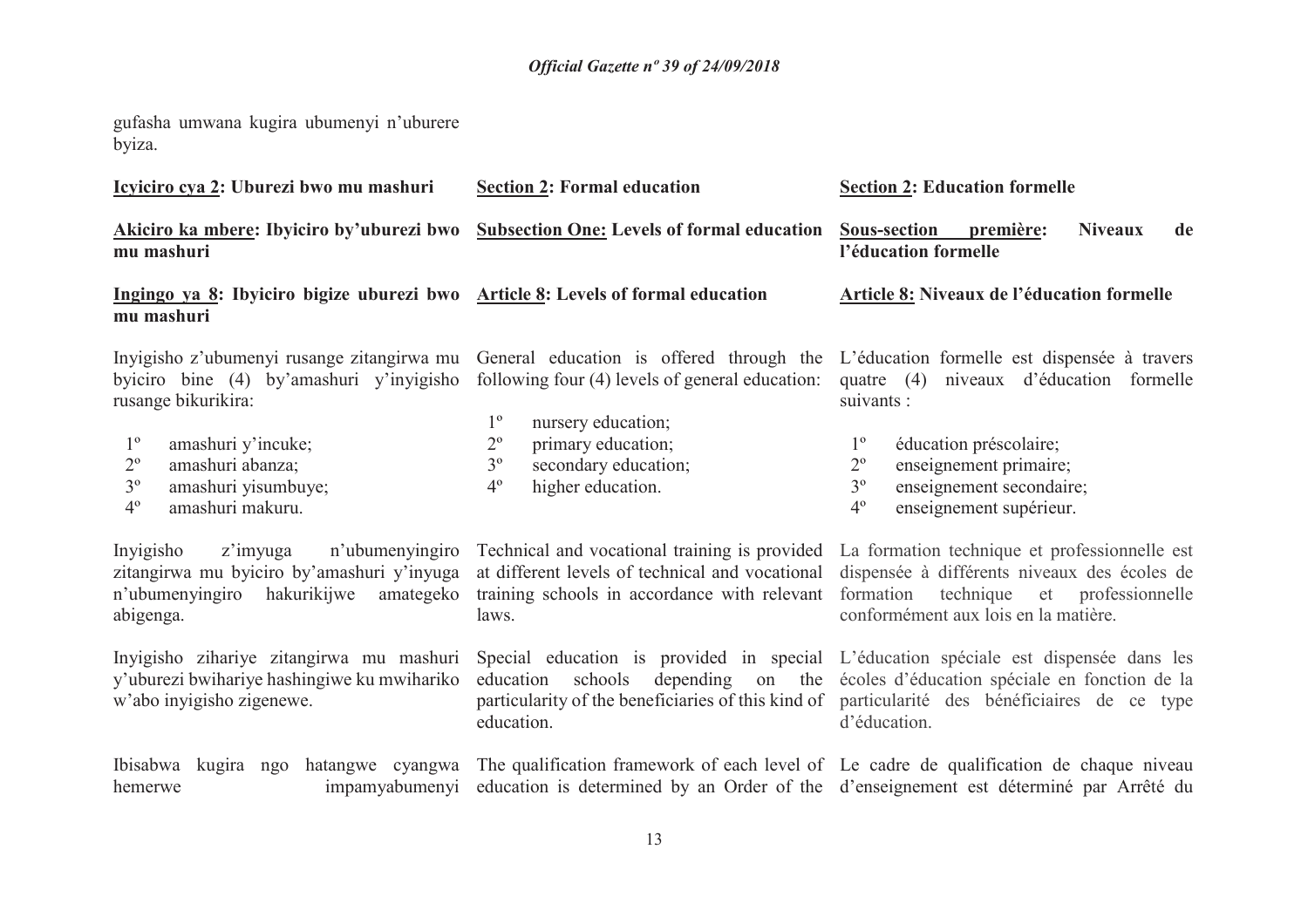n'impamyabushobozi bihabwa urangije buri Minister, which also determines equivalence cyiciro cy'amashuri bigenwa n'Iteka rya and authentication of degrees or certificates Minisitiri. Rigena kandi ibyerekeye igereranya issued abroad and those issued in Rwanda. n'iyemezwa ry'umwimerere w'impamyabumenyi n'impamyabushobozi zatangiwe mu mahanga n'izemewe mu Rwanda.

Itegeko ryihariye rigena imiterere n'imikorere A special law determines the organization and by'ibyiciro by'uburezi bwo mu mashuri.

#### **Ingingo ya 9: Amashuri y'incuke**

 mu mashuri yitwa "amashuri y'incuke". Ayo mashuri agamije kumenyereza umwana kubana n'abandi no gutuma ubwenge bwe bukanguka, akamuhesha uburyo bwo gukina n'abandi bana, gukora imyitozo y'umubiri, iy'injyana n'iy'amaboko. Bugamije kandi abashe gutegura umwana kugira ngo gukurikira neza amashuri abanza.

#### **Ingingo ya 10: Amashuri abanza**

 zitegurira abanyeshuri gukurikira neza amashuri yisumbuye. Atangirwamo kandi inyigisho zerekeye uburere mboneragihugu, umuco mbonezabupfura, uburere bw'ubwenge knowledge a pupil needs on a daily basis. shingiro n'ubw'umubiri n'ubumenyi

functioning of levels of formal education.

#### **Article 9: Nursery education**

 schools is to teach the child how to socialize with other children and awake his/her skills, enabling the child to play with other children and do physical, rhythmic and manual exercises. It also aims at preparing the child to easily follow primary school.

#### **Article 10: Primary education**

Amashuri abanza atangirwamo inyigisho Primary education prepares pupils to easily follow secondary education. It shall also provide pupils with civic, ethics, intellectual and physical education as well as basic

Ministre. Ledit arrêté détermine également le régime des équivalences et authentification des diplômes ou des certificats délivrés à l'étranger et ceux délivrés au Rwanda.

Une loi particulière détermine l'organisation et le fonctionnement des niveaux d'éducation formelle.

#### **Article 9: Education préscolaire**

Uburezi bugenewe abana b'incuke butangirwa Nursery education is provided in schools L'éducation préscolaire est organisée au sein called "nursery schools". The aim of these des écoles appelées «écoles maternelles». Ces écoles ont pour objectif de favoriser la socialisation de l'enfant et l'éveil de ses facultés en lui accordant la possibilité de jouer avec d'autres enfants et de pratiquer des exercices physiques, rythmiques et manuels. Elle vise aussi à préparer l'enfant à mieux suivre l'enseignement primaire.

#### **Article 10: Enseignement primaire**

L'enseignement primaire prépare les écoliers à mieux suivre l'enseignement secondaire. Il assure également l'éducation civique, morale, intellectuelle et physique de l'écolier et lui donne des connaissances de base dont il a besoin dans la vie quotidienne.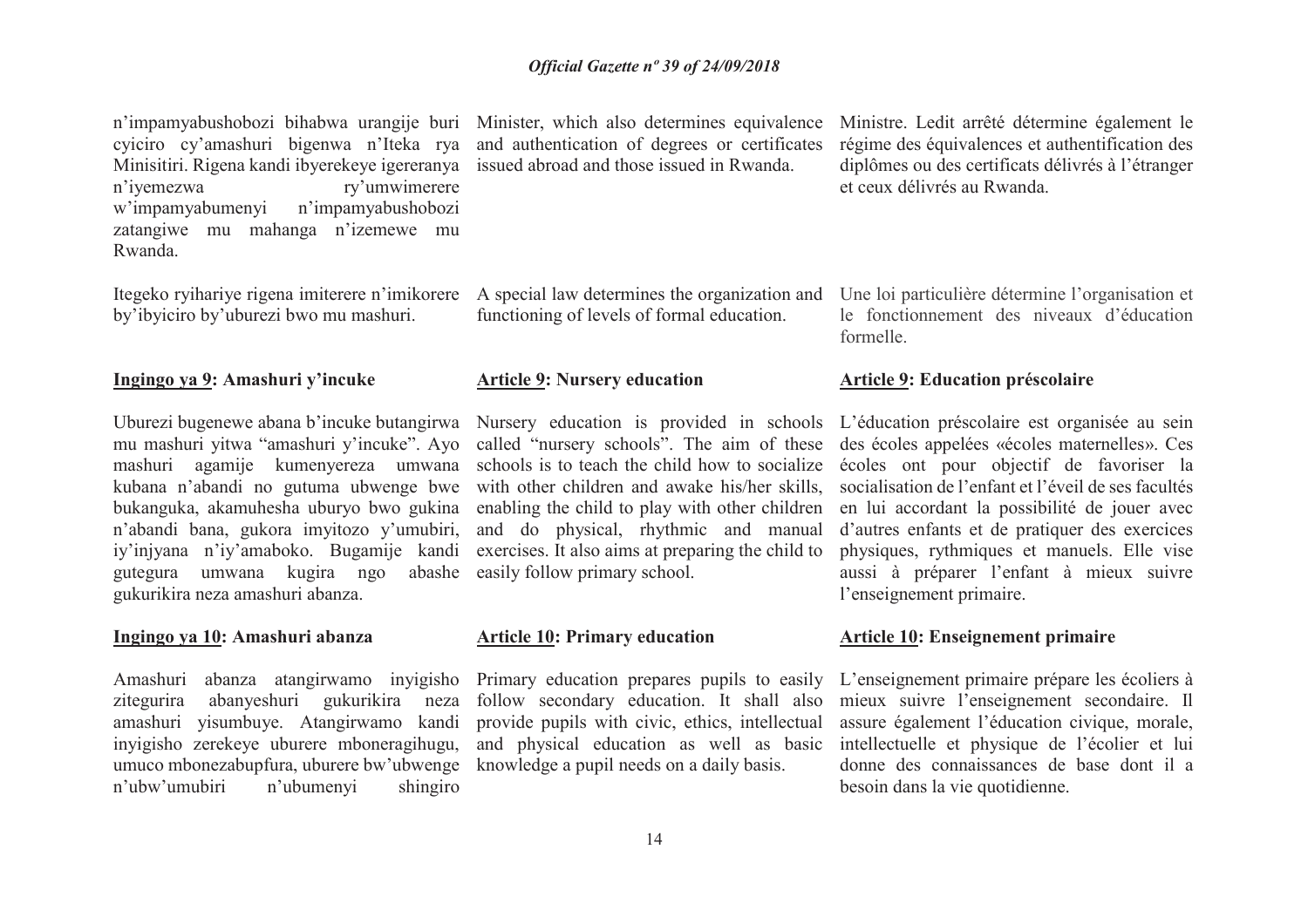umunyeshuri akeneye mu mibereho ye isanzwe.

#### **Ingingo ya 11: Amashuri yisumbuye**

Amashuri yisumbuye atangirwamo inyigisho z'ubumenyi rusange zigabanyije mu mashami anyuranye.

Amashuri yisumbuye ategurira abanyeshuri gukurikirana amashuri makuru no kugira uruhare mu iterambere rusange ry'Igihugu.

#### **Ingingo ya 12: Amashuri makuru**

Amashuri makuru atangirwamo inyigisho zihanitse z'ubumenyi rusange n'iz'imyuga n'ubumenyingiro mu mashami anyuranye. Agamije guteza imbere ubumenyi, ubushakashatsi no kugira uruhare mu iterambere rusange ry'Igihugu.

#### **Ingingo ya 13: Amashuri y'uburezi Article 13: Special education schools bwihariye**

Amashuri y'uburezi bwihariye agamije kwakira abanyeshuri bakeneye kwitabwaho ku buryo bw'umwihariko kubera ubumuga cyangwa indi mpamvu byihariye bituma badashobora kwiga mu buryo busanzwe.

#### **Article 11: Secondary education**

Secondary education provides general education divided into several sections.

 important role in the general development of le développement général du pays. the country.

#### **Article 12: Higher education**

Higher education aims at providing high-level general education and technical and vocational education in different departments. It aims at development of knowledge, research as well as playing a major role in the general development of the country.

Special education schools are intended to admit students whose condition requires special care due to their disabilities or due any other specific reason which prevents them from being in mainstream school settings.

#### **Article 11: Enseignement secondaire**

L'enseignement secondaire dispense un enseignement général réparti en différentes sections.

Secondary education prepares students for L'enseignement secondaire prépare les élèves à higher education and enable them to play an l'enseignement supérieur et à jouer un rôle dans

#### **Article 12: Enseignement supérieur**

L'enseignement supérieur dispense des enseignements de haut niveau de l'enseignement général ainsi que technique et professionnel dans différents départements. Il a pour but de promouvoir la science, la recherche et le développement général du pays.

#### **Article 13: Ecoles d'enseignement spécialisé**

Les écoles d'enseignement spécialisé ont pour but d'admettre des étudiants dont l'état exige une prise en charge particulière en raison de leur handicap ou pour toute autre raison spécifique qui ne leur permet pas d'être scolarisés en milieu ordinaire.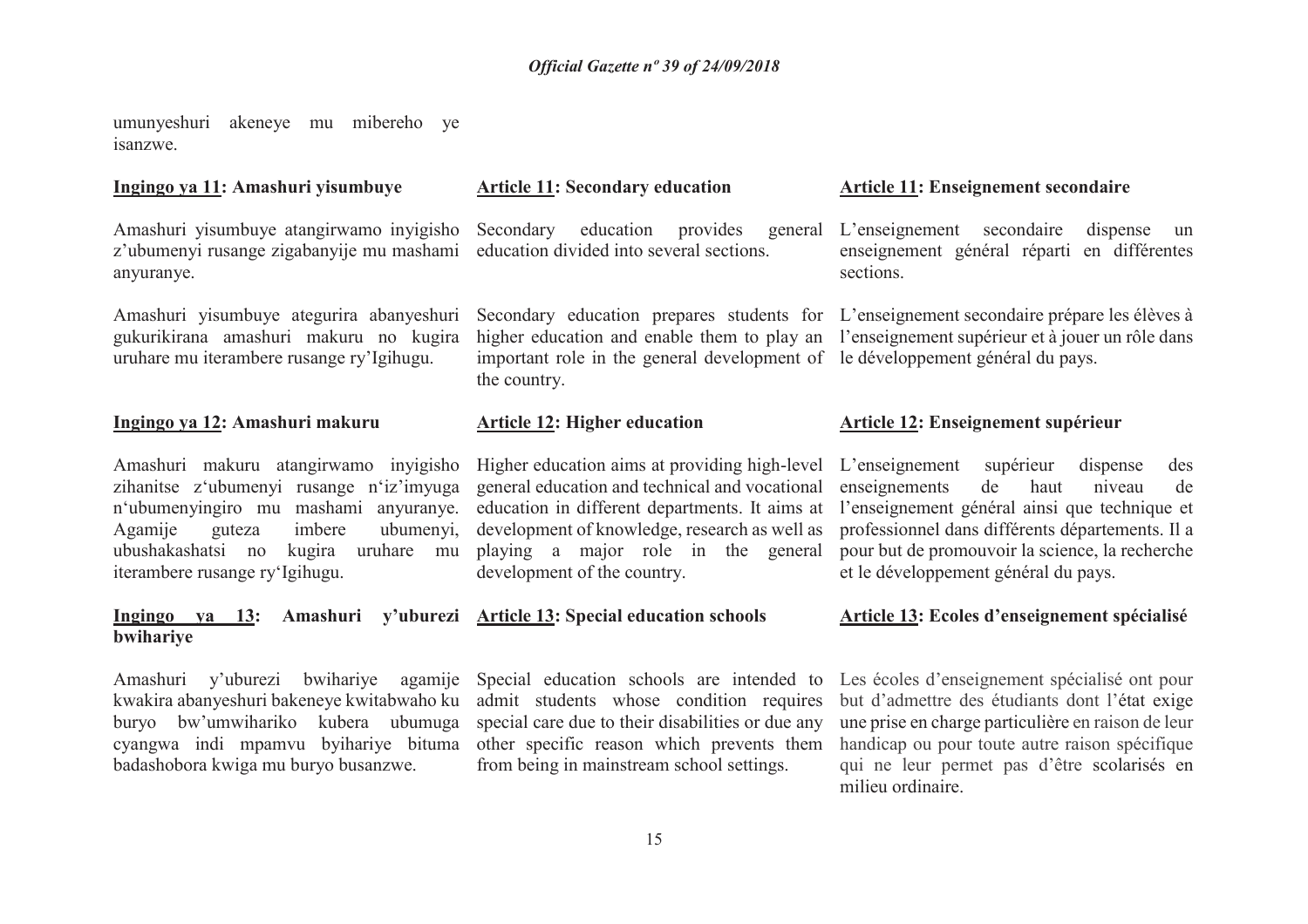| Uburyo<br>abakeneye<br>by'umwihariko bikorwa, bigenwa n'Iteka rya by an Order of the Minister.<br>Minisitiri.                                                                                                                                                                                                                           |                                                                                                                                                                                                                                                                                         | kwitabwaho Modalities for such special care are determined Les modalités de cette prise en charge<br>particulière sont déterminées par Arrêté du<br>Ministre.                                                                                                                                                                                                                 |
|-----------------------------------------------------------------------------------------------------------------------------------------------------------------------------------------------------------------------------------------------------------------------------------------------------------------------------------------|-----------------------------------------------------------------------------------------------------------------------------------------------------------------------------------------------------------------------------------------------------------------------------------------|-------------------------------------------------------------------------------------------------------------------------------------------------------------------------------------------------------------------------------------------------------------------------------------------------------------------------------------------------------------------------------|
| Ingingo va 14:<br>Amashuri<br>n'ubumenyingiro                                                                                                                                                                                                                                                                                           | y'imyuga Article 14: Technical and vocational schools                                                                                                                                                                                                                                   | <b>Écoles</b><br>techniques<br><b>Article</b><br>14:<br><b>et</b><br>professionnelles                                                                                                                                                                                                                                                                                         |
| n'ubumenyingiro<br>Amashuri<br>y'imyuga<br>atangirwamo inyigisho za tekiniki, iz'imyuga<br>n'ubumenyingiro ku nzego zinyuranye.<br>Agamije kwigisha no gutoza abanyeshuri<br>imyuga hagamijwe kubaha ubushobozi bwo<br>gukora imirimo inyuranye ikenewe mu gihugu,<br>kwihangira umurimo no kugira uruhare mu<br>iterambere ry'Igihugu. | Technical and vocational schools provide<br>technical and vocational training at different<br>levels. They are intended to teach and equip<br>students with skills enabling them to work in<br>various key areas in the country, create jobs<br>and contribute to national development. | Les écoles techniques et professionnelles<br>une formation technique et<br>dispensent<br>professionnelle à différents niveaux. Elles<br>visent à enseigner et à apprendre aux élèves des<br>métiers en vue de leur donner la capacité<br>d'exercer les différentes activités nécessaires<br>pour le pays, de créer des emplois et de<br>participer au développement national. |
| Ingingo ya 15: Ururimi rwigishwamo mu<br>burezi bwo mu mashuri                                                                                                                                                                                                                                                                          | <b>Article 15: Medium of instruction in formal</b><br>education                                                                                                                                                                                                                         | Article 15: Langue d'enseignement dans<br>l'éducation formelle                                                                                                                                                                                                                                                                                                                |
| mashuri rugenwa n'Iteka rya Minisitiri.                                                                                                                                                                                                                                                                                                 | Ururimi rwigishwamo mu burezi bwo mu The medium of instruction in formal education<br>is determined by an Order of the Minister.                                                                                                                                                        | La langue d'enseignement dans l'éducation<br>formelle est déterminée par Arrêté du Ministre.                                                                                                                                                                                                                                                                                  |
| Akiciro ka 2: Ubwoko bw'amashuri                                                                                                                                                                                                                                                                                                        | <b>Subsection 2: Types of schools</b>                                                                                                                                                                                                                                                   | <b>Sous-section 2: Types d'écoles</b>                                                                                                                                                                                                                                                                                                                                         |
| Ingingo ya 16: Ubwoko bw'amashuri<br>hakurikijwe uburyo yashinzwe                                                                                                                                                                                                                                                                       | Article 16: Types of schools according to<br>their establishment                                                                                                                                                                                                                        | Article 16: Types d'écoles selon leur mode de<br>création                                                                                                                                                                                                                                                                                                                     |
| Amashuri arimo ubwoko butatu hakurikijwe<br>uburyo yashinzwe:<br>amashuri ya Leta;<br>$1^{\circ}$                                                                                                                                                                                                                                       | Schools are divided into three types according<br>to their establishment:                                                                                                                                                                                                               | Les écoles sont réparties en trois types selon<br>leur mode de création:                                                                                                                                                                                                                                                                                                      |
|                                                                                                                                                                                                                                                                                                                                         |                                                                                                                                                                                                                                                                                         |                                                                                                                                                                                                                                                                                                                                                                               |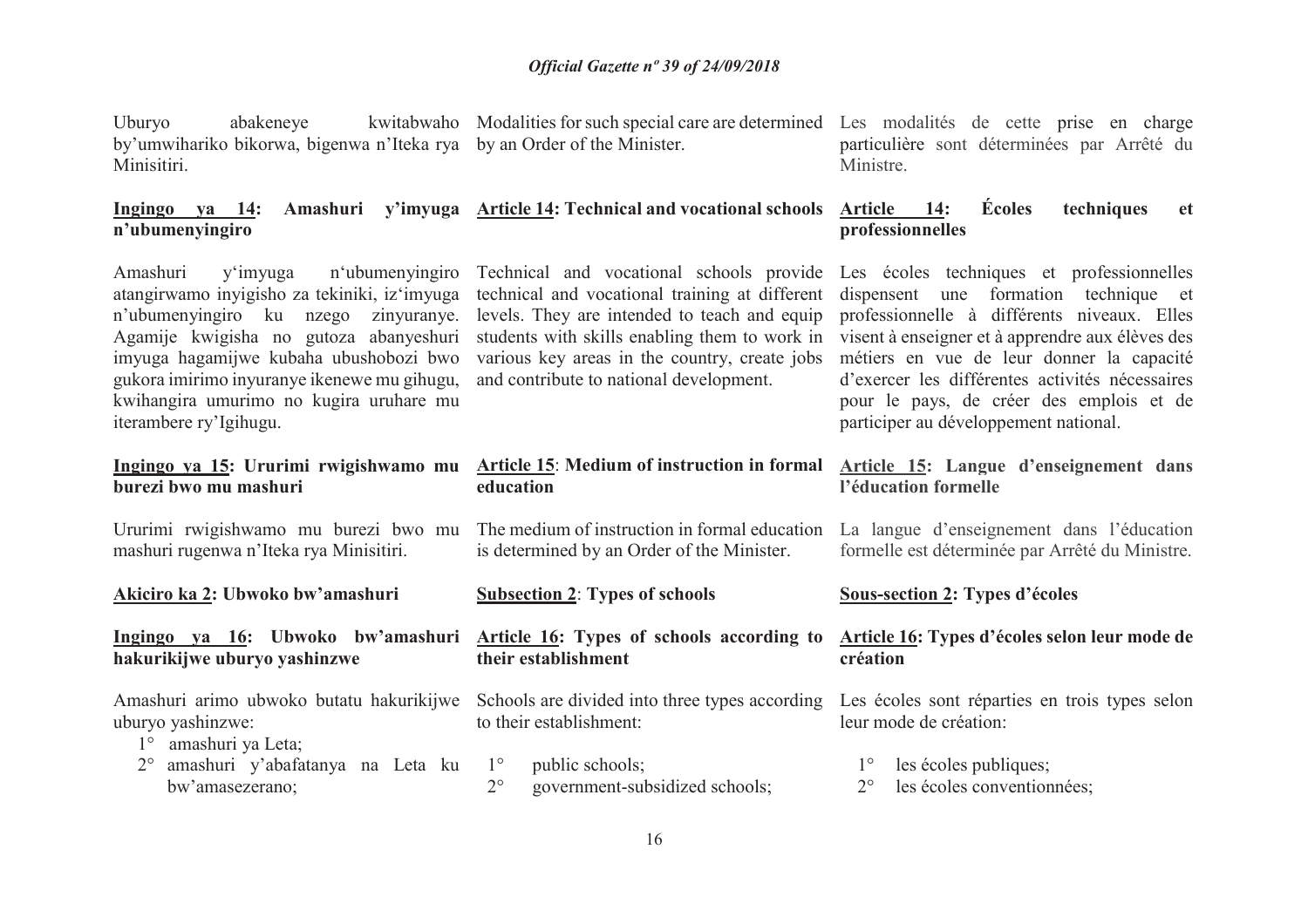| $3^\circ$   | amashuri yigenga.                                                                                                                                    | $3^\circ$   | private schools.                                                                                                                                                     | $3^\circ$<br>les écoles privées.                                                                                                                                               |
|-------------|------------------------------------------------------------------------------------------------------------------------------------------------------|-------------|----------------------------------------------------------------------------------------------------------------------------------------------------------------------|--------------------------------------------------------------------------------------------------------------------------------------------------------------------------------|
|             | Uburyo ishuri rihindura ubwoko bigenwa<br>n'Iteka rya Minisitiri.                                                                                    | Minister.   | school are determined by an Order of the sont déterminées par Arrêté du Ministre.                                                                                    | Modalities for the change in the type of a Les modalités de changement du type d'école                                                                                         |
|             | Ingingo ya 17: Amashuri ya Leta                                                                                                                      |             | <b>Article 17: Public schools</b>                                                                                                                                    | <b>Article 17: Ecoles publiques</b>                                                                                                                                            |
|             | Amashuri ya Leta ni abarwa mu mutungo<br>rusange wayo aboneka mu buryo bukurikira:                                                                   |             | public property established as follows:                                                                                                                              | Public schools are those which are part of Les écoles publiques sont celles relevant du<br>domaine public et créées de la manière suivante:                                    |
|             | 1° amashuri yashinzwe na Leta;                                                                                                                       |             | 1° schools established by the Government;                                                                                                                            | 1° les écoles créées par l'Etat;                                                                                                                                               |
| $2^{\circ}$ | amashuri yubatswe na Leta ikoresheje<br>bwite, ifashijwe<br>umutungo wayo<br>n'inkunga y'abantu ku giti cyabo<br>cyangwa y'amashyirahamwe;           | $2^{\circ}$ | schools built by the Government with its $2^{\circ}$<br>own funds, with the help of individuals or<br>associations;                                                  | les écoles construites par l'État avec ses<br>propres fonds, à l'aide des apports des<br>particuliers ou des associations;                                                     |
|             | 3° amashuri<br>yubatswe<br>n'inkunga<br>y'ubutwererane, ayubatswe n'ubutegetsi<br>bwa gikoloni cyangwa n'indi nkunga<br>iyo ari yo yose yahawe Leta; |             | $3^{\circ}$ schools built through a foreign $3^{\circ}$<br>cooperation, colonial administration or<br>through any other subsidy granted to the<br>Government;        | les écoles construites à l'aide des fonds issus<br>de la coopération, celles construites par le<br>pouvoir colonial ou à l'aide de toute autre<br>subvention allouée à l'Etat; |
| $4^{\circ}$ | amashuri yigenga yeguriwe Leta na<br>bene yo;                                                                                                        |             | $4^{\circ}$ private schools handed over to the $4^{\circ}$<br>Government by the owners;                                                                              | les écoles privées cédées à l'Etat par leurs<br>propriétaires;                                                                                                                 |
| $5^{\circ}$ | amashuri y'abafatanya na Leta ku<br>bw'amasezerano ahinduka aya Leta mu<br>buryo buteganywa n'ayo masezerano.                                        |             | $5^{\circ}$ Government-subsidized schools that turn $5^{\circ}$<br>into public schools in accordance with the<br>modalities provided for by the signed<br>agreement. | les écoles conventionnées devenues des<br>écoles publiques selon les modalités<br>stipulées dans la convention.                                                                |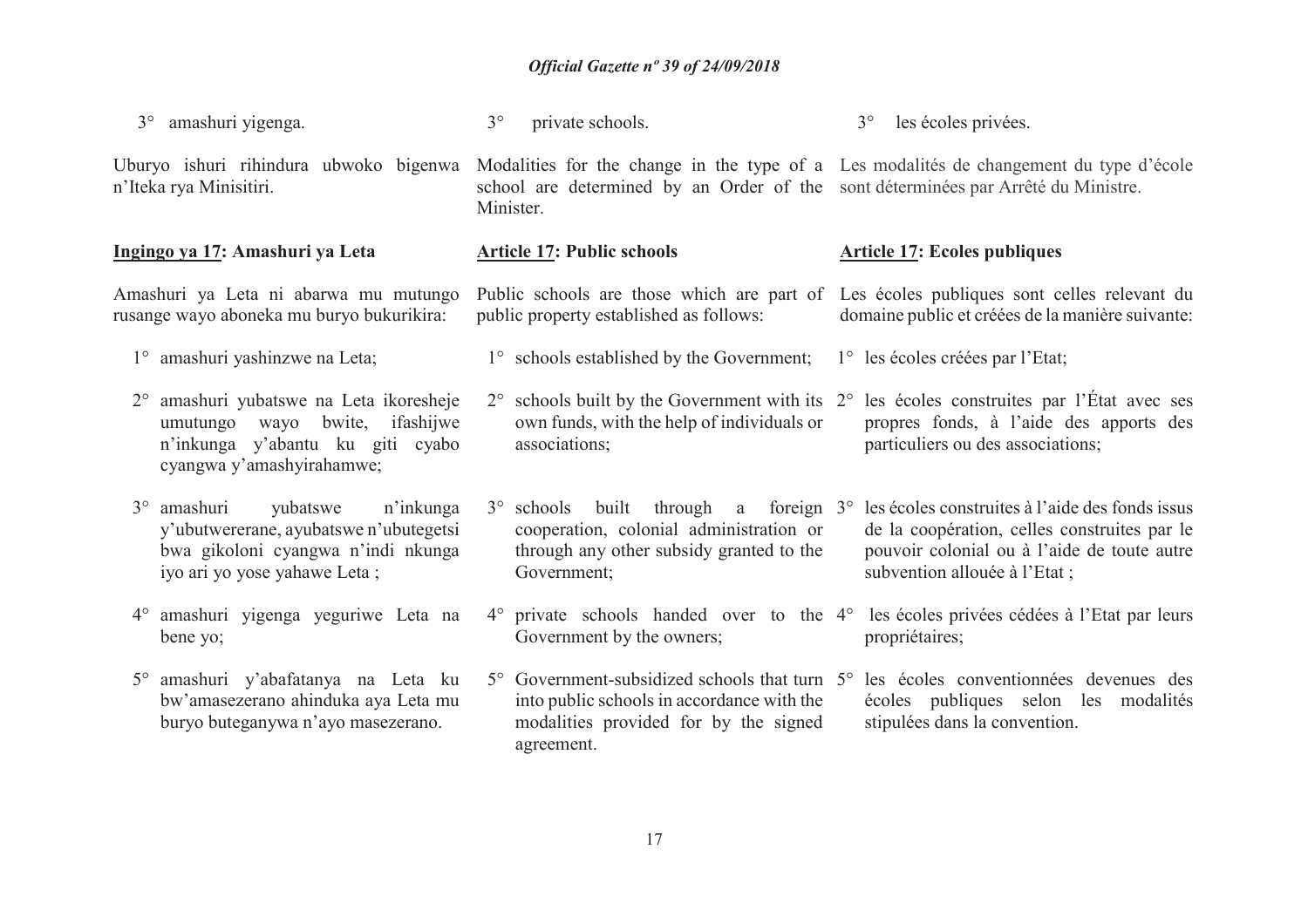#### **Ingingo ya 18: Amashuri y'abafatanya na Article 18: Government-subsidized schools Leta ku bw'amasezerano Article 18: Écoles conventionnées**

Amashuri y'abafatanya na Leta ku bw'amasezerano ni : Government-subsidized schools are:

- 1° amashuri yubatswe na Leta ku butaka 1° schools built by the Government on a plot bwahawe umuntu ku giti cye cyangwa umuryango nyarwanda utari uwa Leta cyangwa mvamahanga ku buryo bwemewe n'amategeko;
- 2° amashuri Leta yubatse ifatanyije n'umuryango nyarwanda utari uwa Leta cyangwa mvamahanga ku butaka bwahawe uwo muryango ku buryo bwemewe n'amategeko
- 3<sup>°</sup> amashuri nyarwanda utari uwa Leta cyangwa mvamahanga ku butaka wahawe ku buryo bwemewe n'amategeko, Leta ikagira uruhare mu kuyasana, kuyagura cyangwa kuyaha ibikoresho, uretse mu gihe Leta yabitanze nk'impano mu buryo bwanditse.

Muri aya mashuri, Leta <sup>n</sup>'abo bafatanyije bagirana amasezerano y'imikorere agaragaza uruhare n'inshingano za buri ruhande.

- legally granted to an individual or national non-governmental organization or an international non-governmental organization;
- 2° schools built by the Government in collaboration with a national nongovernmental organization or an international non-governmental organization on a plot legally granted to that organization;
- amashuri yubatswe n'umuryango 3° schools built by a national nongovernmental organization or international non-governmental organization on a plot legally granted to it which the Government contributed to their rehabilitation, extension or equipment except if the Government donated it in writing.

each party.

Les écoles conventionnées sont :

- 1° les écoles construites par l'État sur un terrain légalement attribué à une organisation nationale nongouvernementale ou une organisation internationale non-gouvernementale;
- 2° les écoles construites par l'Etat en collaboration avec une organisation nationale non-gouvernementale ou une organisation internationale nongouvernementale sur un terrain légalement attribué à cette organisation;
- 3° les écoles construites par une organisation nationale non-gouvernementale ou une organisation internationale nongouvernementale sur un terrain lui attribué légalement auxquelles l'Etat a participé à la réhabilitation, à leur extension ou à leur équipement sauf dans le cas d'une donation écrite de l'État.

As for such schools, the Government and its Quant à ces écoles, l'État et ses partenaires partners enter into an operating agreement concluent un accord de fonctionnement qui which sets out the role and responsibilities of définit le rôle et les responsabilités de chaque partie.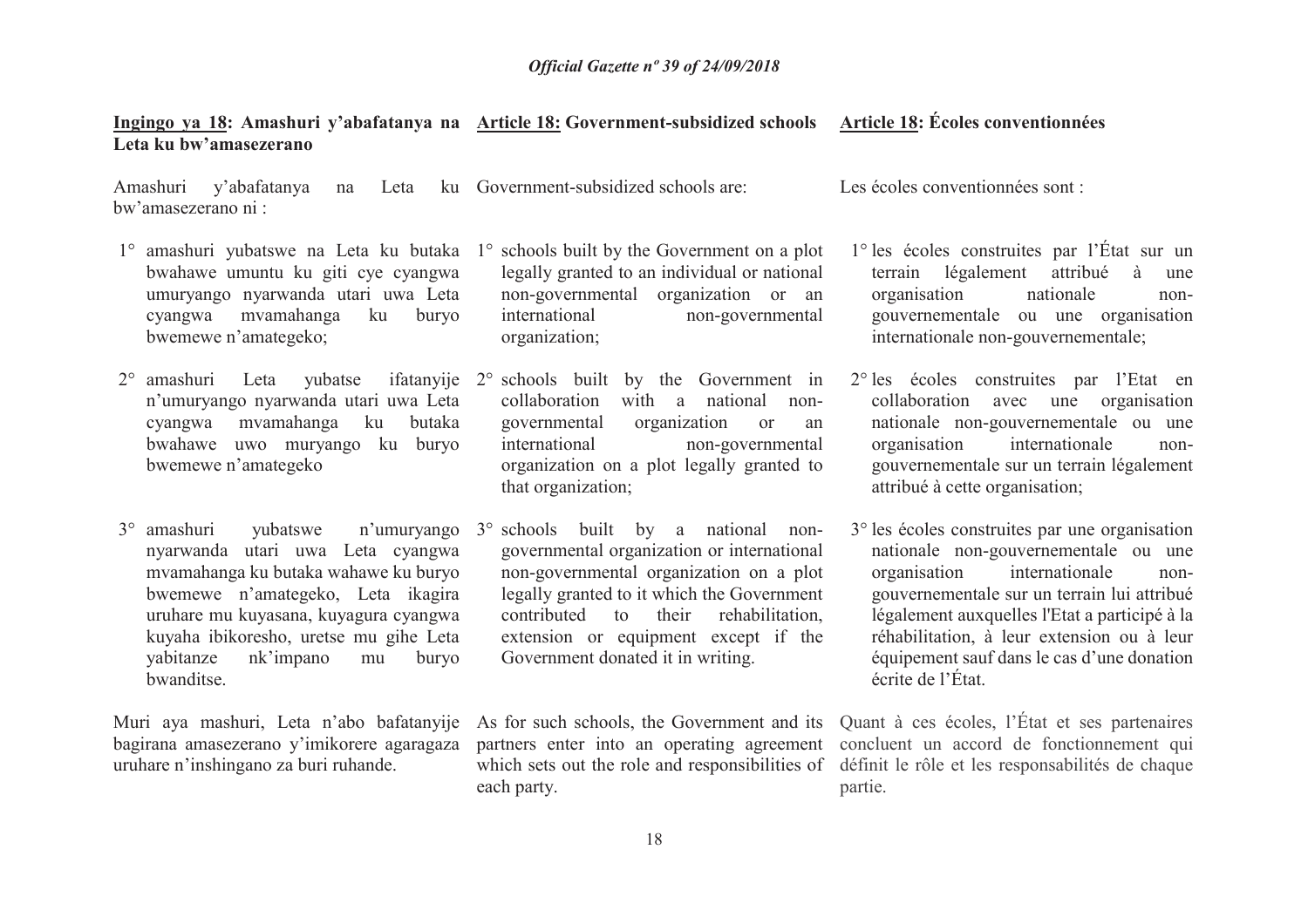| Ingingo ya 19: Amashuri yigenga                                                                                                                                     | <b>Article 19: Private schools</b>                                                                                                                                                                                     | Article 19: Écoles privées                                                                                                                                                                                                                                  |
|---------------------------------------------------------------------------------------------------------------------------------------------------------------------|------------------------------------------------------------------------------------------------------------------------------------------------------------------------------------------------------------------------|-------------------------------------------------------------------------------------------------------------------------------------------------------------------------------------------------------------------------------------------------------------|
| Amashuri yigenga ni amashuri yashinzwe<br>n'abantu ku giti cyabo, imiryango nyarwanda<br>itari iya Leta, Imiryango mvamahanga,<br>amashyirahamwe cyangwa abikorera. | Private schools are schools established by<br>Individuals,<br>national<br>non-governmental<br>organizations, international non-governmental<br>organizations,<br>associations<br><b>or</b><br>private<br>stakeholders. | Les écoles privées sont des écoles créées par les<br>physiques, les<br>organisations<br>personnes<br>non-gouvernementales,<br>nationales<br>les<br>internationales<br>organisations<br>non-<br>gouvernementales, les associations ou les<br>acteurs privés. |
| Ingingo ya 20: Ibisabwa usaba gushinga<br>ishuri ryigenga                                                                                                           | Article 20: Requirements to establish a<br>private school                                                                                                                                                              | Article 20: Conditions d'ouverture d'une<br>école privée                                                                                                                                                                                                    |
| hagamijwe<br>Gushinga<br>ishuri<br>bikorwa<br>iterambere ry'uburezi hibandwa ku nyigisho<br>zikenewe mu gihugu.                                                     | The establishment of a school is undertaken for<br>education development with a focus on courses<br>which respond to national needs.                                                                                   | La création d'une école se fait dans le but du<br>développement de l'éducation en accordant la<br>priorité aux cours répondant aux besoins du<br>pays.                                                                                                      |
| gushinga ishuri ryigenga agomba kubahiriza<br>ibi bikurikira:                                                                                                       | Umuntu wese usaba uburenganzira bwo Any person applying for authorization to<br>establish a private school must fulfil the<br>following requirements:                                                                  | Quiconque demande l'autorisation de créer une<br>école privée doit remplir les conditions<br>suivantes :                                                                                                                                                    |
| ukubiyemo intego, ibikorwa biteganyijwe,<br>ubushobozi afite n'imikorere y'ishuri;                                                                                  | 1° kugaragaza umushinga we w'uburezi 1° to present his or her education project<br>comprising objectives, action plan, available<br>means, functioning of the school;                                                  | l <sup>o</sup> présenter son projet éducatif comprenant les<br>objectifs, le plan d'action, les moyens<br>disponibles, le fonctionnement de l'école;                                                                                                        |
| 2° kugirana amasezerano n'urwego rubifitiye<br>ububasha bitewe<br>n'icyiciro cy'ishuri<br>ashaka gushinga:                                                          | to sign an agreement with the competent<br>$2^{\circ}$<br>organ based on the level of education he/she<br>intends to establish in his/her proposed<br>school:                                                          | $2^{\circ}$ signer une convention avec<br>l'organe<br>compétent<br>compte<br>du<br>tenu<br>niveau<br>d'enseignement qu'elle envisage de créer :                                                                                                             |
| a) kugirana<br>n'urwego<br>amasezerano<br>rw'Igihugu<br>rufite<br>ubugenzuzi                                                                                        | a) to enter into an agreement with the<br>national organ in charge of regulation of                                                                                                                                    | a) signer une convention avec l'organe<br>national chargé de l'inspection des écoles                                                                                                                                                                        |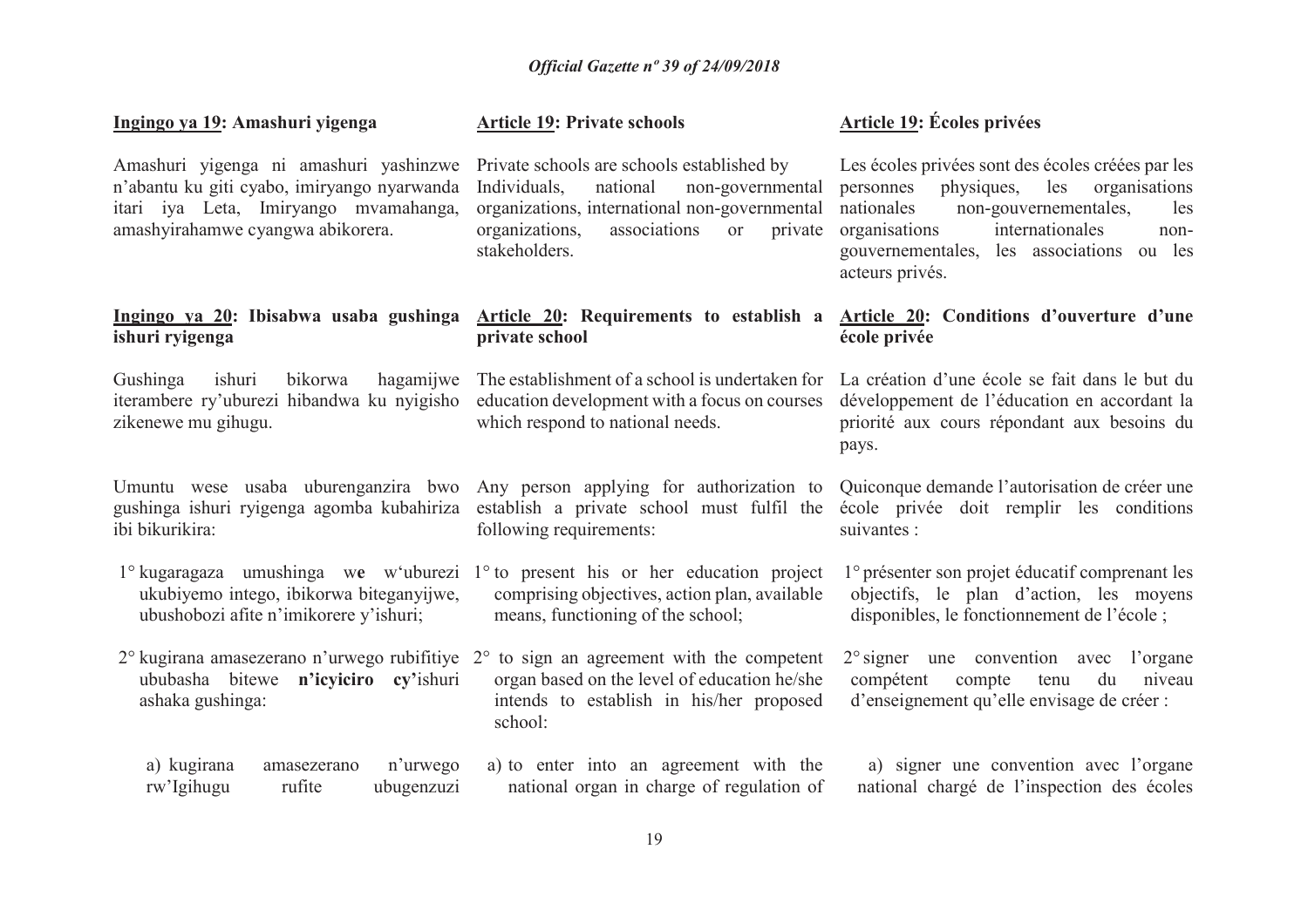bw'amashuri y'incuke, abanza n'ayisumbuye mu nshingano zarwo mu gihe **y**ifuza gushinga ishuri ry'incuke, iribanza cyangwa iryisumbuye;

b) kugirana kugirana amasezerano n'urwego rw'Igihugu rufite ubugenzuzi bw'amashuri y'imyuga n'ubumenyingiro mu nshingano zaryo mu gihe yifuza gushinga ishuri ryisumbuye ry'imyuga n'ubumenyingiro;

c) kugirana amasezerano na Minisitiri ufite amashuri makuru mu nshingano ze mu gihe yifuza gushinga ishuri rikuru.

Iyo usaba uburenganzira bwo gushinga ishuri yifuza gushinga ishuri rifite umwihariko utuma indi Minisiteri igira uruhare muri iryo shingwa, Minisitiri amaze kubyumvikanaho na Minisitiri ufite uwo mwihariko mu nshingano ze, agirana amasezerano n'ushaka gushinga ishuri.

Urwego rwa Leta rwagiranye amasezerano n'ushaka gushinga ishuri rubimenyesha ishuri yifuza Akarere usaba gushinga kurishingamo.

nursery, primary and secondary schools if the applicant intends to establish a nursery, primary or secondary school;

- b) to sign an agreement with the national organ in charge of regulation of technical and vocational schools if the applicant intends to establish a secondary technical and vocational school;
- c) to sign an agreement with the Minister in charge of higher education if he or she intends to establish an institution of higher learning.

 Minister, after consultation with the Minister having that particularity in his/her portfolio, sign an agreement with the applicant who personne qui désire créer l'école. intends to establish the school.

The government organ having signed an agreement with a person who intends to establish a school informs the District in which the applicant intends to establish the school.

maternelles, primaires et secondaires lorsqu'il souhaite créer une école maternelle, primaire ou secondaire ;

b) signer une convention avec l'organe national chargé de l'inspection des écoles techniques et professionnelles lorsqu'il souhaite créer une école secondaire technique et professionnelle ;

c) signer une convention avec le Ministre ayant l'enseignement supérieur dans ses attributions lorsqu'il souhaite créer une école supérieure.

If the applicant intends to establish a school Lorsque l'école que le demandeur souhaite which has a particularity that requires créer, a une particularité impliquant un autre involvement of any other Ministry, the Ministère, le Ministre, après concertation avec le Ministre ayant cette particularité dans ses attributions, signe une convention avec la

> L'organe de l'Etat ayant signé une convention avec une personne qui désire créer une école informe le district dans lequel le demandeur a l'intention de créer l'école.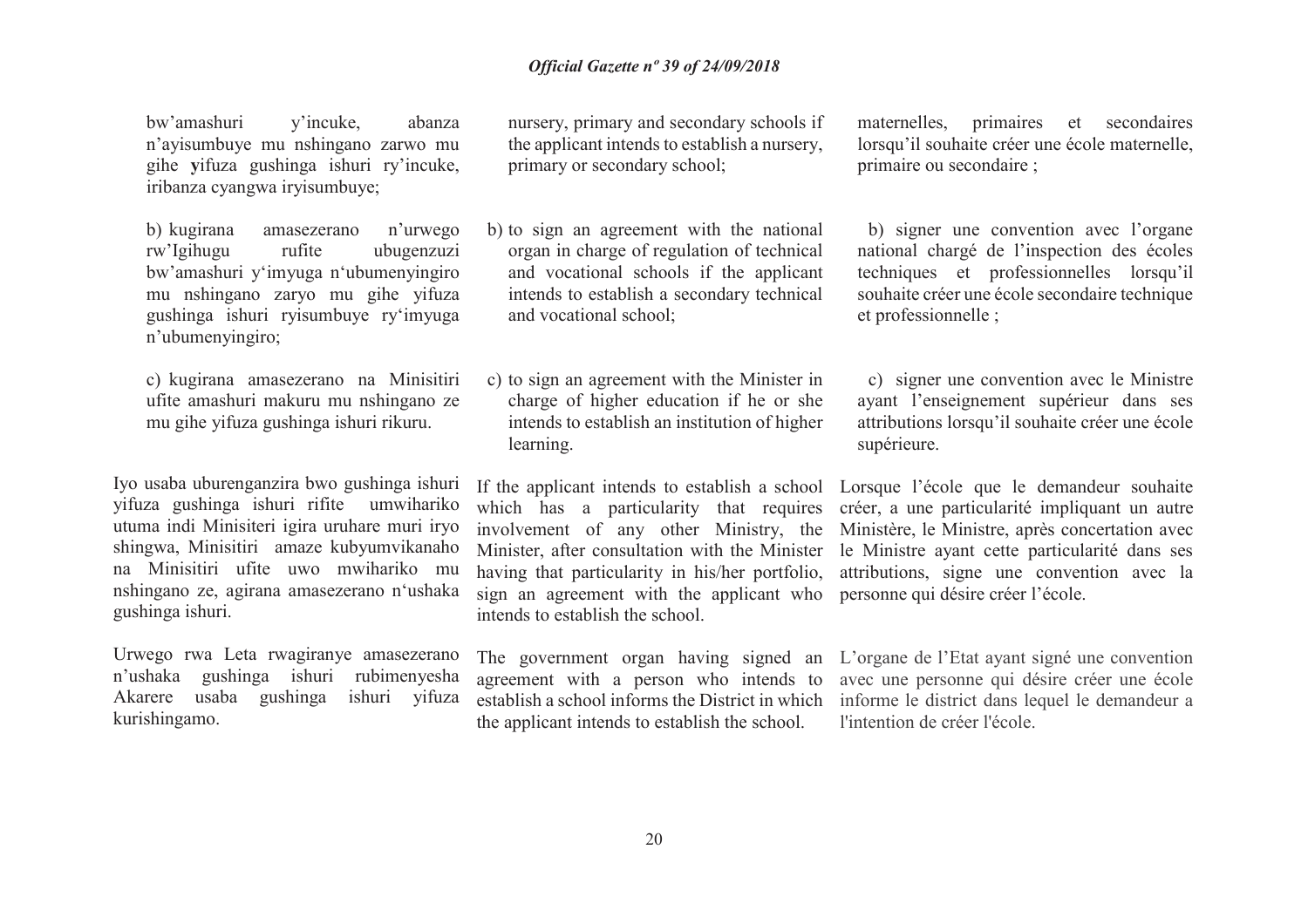| Akiciro ka 3: Umutungo w'ishuri                                                                                                                                                            | <b>Subsection 3: School property</b>                                                                                                                                                  | Sous-section 3: Patrimoine de l'école                                                                                                                                                                                                                                                               |
|--------------------------------------------------------------------------------------------------------------------------------------------------------------------------------------------|---------------------------------------------------------------------------------------------------------------------------------------------------------------------------------------|-----------------------------------------------------------------------------------------------------------------------------------------------------------------------------------------------------------------------------------------------------------------------------------------------------|
| Ingingo ya 21: Umutungo w'ishuri                                                                                                                                                           | <b>Article 21: School property</b>                                                                                                                                                    | Article 21: Patrimoine de l'école                                                                                                                                                                                                                                                                   |
| w'ishuri<br>ugizwe<br>n'ibintu<br>Umutungo<br>byimukanwa n'ibitimukanwa.                                                                                                                   | The school property is comprised of movable<br>and immovable assets.                                                                                                                  | Le patrimoine d'une école comprend les biens<br>meubles et immeubles.                                                                                                                                                                                                                               |
| ukomoka<br>hose, ukoreshwa<br>hakurikijwe<br>amategeko<br>imicungire<br>agenga<br>n'umutungo bya Leta.                                                                                     | its source is used in accordance with laws<br>y'imari governing the management of State finances<br>and property.                                                                     | Umutungo w'ishuri rya Leta aho waba The property of a public school, irrespective of Le patrimoine d'une école publique, quelle que<br>soit sa source, est utilisé conformément aux lois<br>régissant la gestion du patrimoine et des<br>finances de l'État.                                        |
| bw'amasezerano aho waba ukomoka hose,<br>ukoreshwa hashingiwe ku masezerano Leta<br>igirana n'abo bafatanyije.                                                                             | accordance with the agreement between the<br>Government and partners.                                                                                                                 | Umutungo w'ishuri ry'abafatanya na Leta ku The property of a Government-subsidized Le patrimoine d'une école conventionnée,<br>school is, irrespective of its source, managed in quelle que soit sa source, est géré en conformité<br>avec la convention signée entre l'État et ses<br>partenaires. |
| Umutungo w'ishuri ryigenga aho waba<br>ukomoka hose, ucungwa na nyir'ishuri<br>hatabangamiwe inyungu z'uburezi kandi<br>hakurikijwe amasezerano yagiranye n'urwego<br>rubifitiye ububasha. | The property of a private school is, irrespective<br>of its source, managed by the owner of the<br>education and in conformity with the<br>agreement signed with the competent organ. | Le patrimoine d'une école privée, quelle que<br>soit sa source, est géré par le propriétaire de<br>school without prejudice to the interests of l'école sans porter préjudice aux intérêts de<br>l'éducation et en conformité avec la convention<br>conclue avec l'organe compétent.                |
| Akiciro ka 4: Imicungire y'amashuri                                                                                                                                                        | <b>Subsection 4: Management of schools</b>                                                                                                                                            | <b>Sous-section 4: Gestion des écoles</b>                                                                                                                                                                                                                                                           |
| Ingingo ya 22: Imicungire y'amashuri                                                                                                                                                       | <b>Article 22: Management of schools</b>                                                                                                                                              | <b>Article 22: Gestion des écoles</b>                                                                                                                                                                                                                                                               |
| Amashuri<br>va Leta<br>acungwa<br>na<br>hakurikijwe amategeko abigenga.                                                                                                                    | Leta Public schools<br>are<br>Government in accordance with relevant laws. conformément aux lois en la matière.                                                                       | managed by the Les écoles publiques sont gérées par l'État                                                                                                                                                                                                                                          |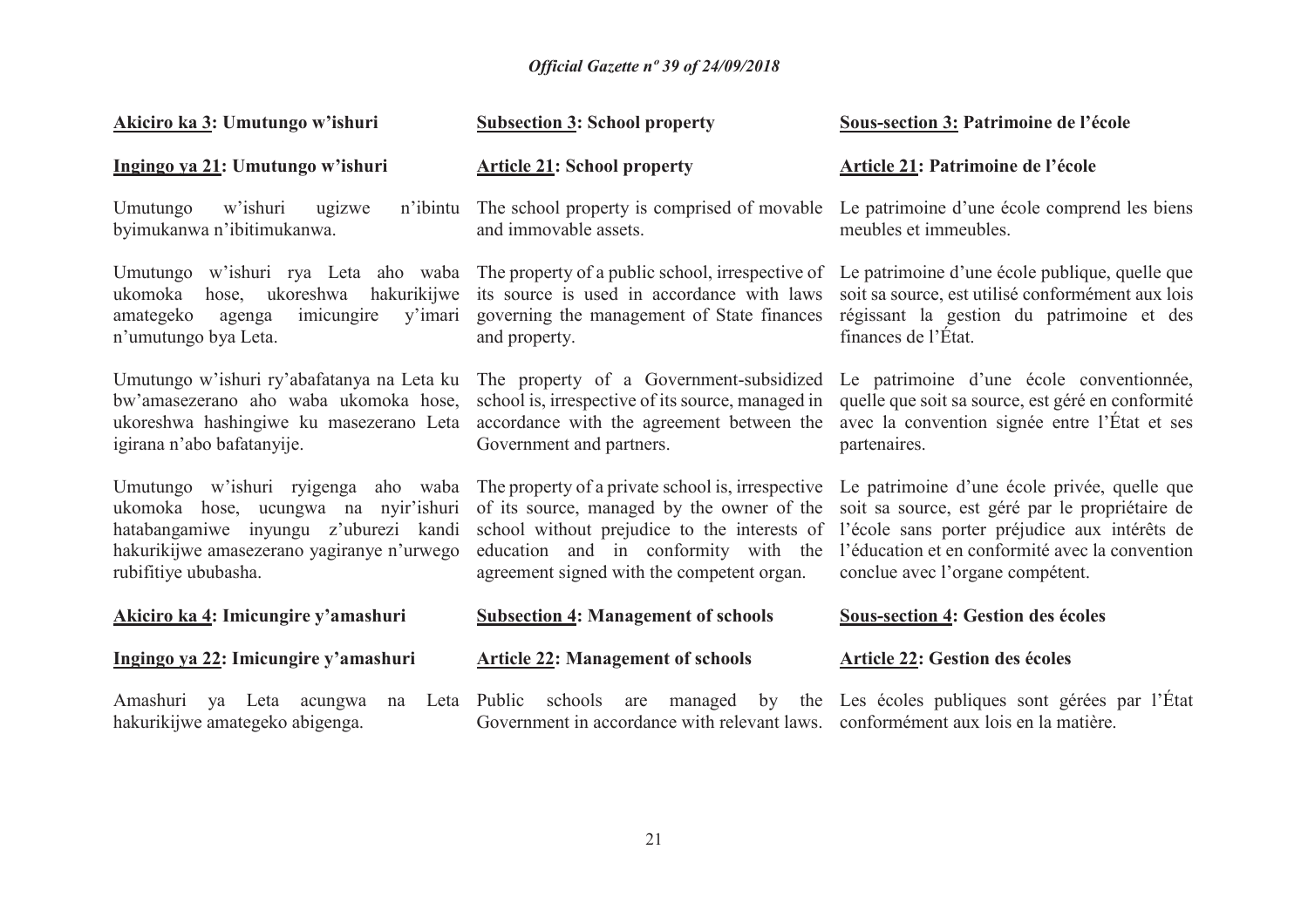| Leta<br>Amashuri<br>y'abafatanya<br>na<br>bw'amasezerano acungwa hakurikijwe ayo in accordance with the signed agreement.<br>masezerano.              | ku Government-subsidized schools are managed                                                                                   | Les écoles conventionnées sont<br>gérées<br>conformément à la convention signée.                                                                                                                                                     |
|-------------------------------------------------------------------------------------------------------------------------------------------------------|--------------------------------------------------------------------------------------------------------------------------------|--------------------------------------------------------------------------------------------------------------------------------------------------------------------------------------------------------------------------------------|
| rishyiraho<br>Iteka rya<br>Minisitiri<br>w'Intebe<br>amashuri<br>amategeko<br>yihariye<br>agenga<br>y'abafatanya na Leta ku bw'amasezerano.           | A Prime Minister's Order establishes special<br>regulations governing Government-subsidized<br>schools.                        | Un Arrêté du Premier Ministre détermine les<br>règlements particuliers applicables aux écoles<br>conventionnées.                                                                                                                     |
| Amashuri yigenga acungwa na ba nyirayo<br>hatabangamiwe inyungu z'uburezi kandi<br>hakurikijwe amasezerano yagiranye n'urwego<br>rubifitiye ububasha. | without prejudice to the interests of education<br>and in conformity with the agreement signed<br>with the competent organ.    | Private schools are managed by owners thereof Les écoles privées sont gérées par leurs<br>propriétaires sans porter préjudice aux intérêts<br>de l'éducation et en conformité avec la<br>convention conclue avec l'organe compétent. |
|                                                                                                                                                       |                                                                                                                                |                                                                                                                                                                                                                                      |
| Akiciro ka 5: Abakozi bo mu mashuri                                                                                                                   | <b>Subsection 5: Staff of schools</b>                                                                                          | <b>Sous-section 5: Personnel des écoles</b>                                                                                                                                                                                          |
| <u>ingingo ya 23</u> : Abakozi bo mu mashuri ya<br>n'ay'abafatanya<br>Leta<br>Leta<br>ku<br>na<br>bw'amasezerano                                      | <b>Article 23: Staff of public and Government-</b><br>subsidized schools                                                       | Article 23: Personnel des écoles publiques et<br>conventionnées                                                                                                                                                                      |
| buyobozi,<br>Abakozi<br>bo<br>mu<br>n'ay'abafatanya na Leta ku bw'amasezerano<br>bagengwa na sitati yihariye.                                         | n'abashakashatsi bo mu mashuri ya Leta public and Government-subsidized schools is recherche<br>governed by a special statute. | abarimu Administrative, academic and research staff of Le personnel administratif, académique et de<br>des<br>écoles<br>publiques<br>et<br>conventionnées est régi par un statut particulier.                                        |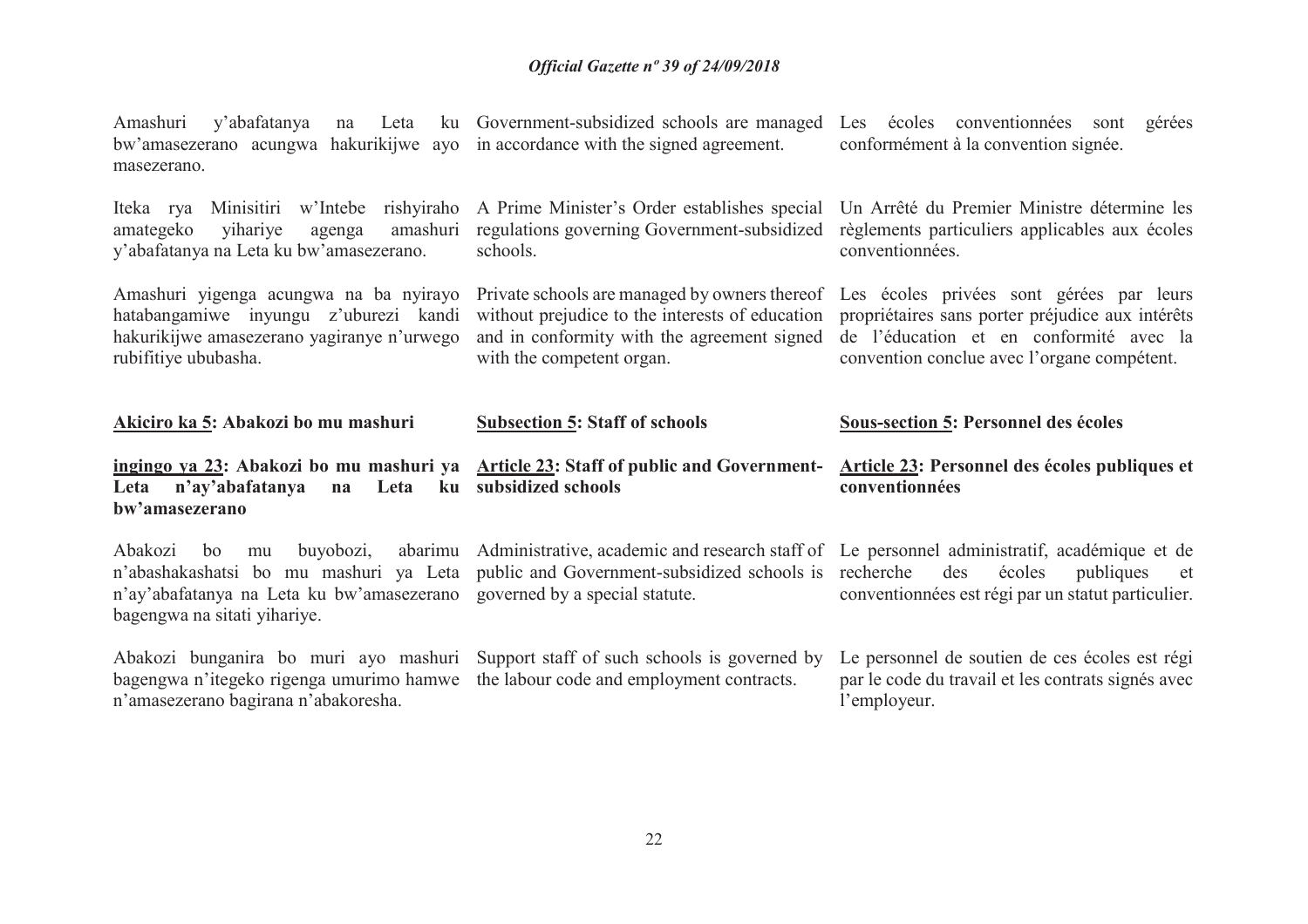| Ingingo ya 24: Abakozi bo mu mashuri Article 24: Staff of private schools<br>yigenga                                                                                                                                                                                                                                                                              |                                                                                                                                                                                                                                                                                                                                | Article 24: Personnel des écoles privées                                                                                                                                                                                                                                                                                                                                                              |
|-------------------------------------------------------------------------------------------------------------------------------------------------------------------------------------------------------------------------------------------------------------------------------------------------------------------------------------------------------------------|--------------------------------------------------------------------------------------------------------------------------------------------------------------------------------------------------------------------------------------------------------------------------------------------------------------------------------|-------------------------------------------------------------------------------------------------------------------------------------------------------------------------------------------------------------------------------------------------------------------------------------------------------------------------------------------------------------------------------------------------------|
| Abakozi bo mu mashuri yigenga bagengwa<br>umurimo<br>rigenga<br>hamwe<br>n'itegeko<br>n'amasezerano bagirana n'abakoresha.                                                                                                                                                                                                                                        | Staff of private schools is governed by the<br>labour code and employment contracts.                                                                                                                                                                                                                                           | Le personnel des écoles privées est régi par le<br>code du travail et les contrats signés avec les<br>employeurs.                                                                                                                                                                                                                                                                                     |
| Icyiciro cya 3: Uburezi bw'abantu bakuru                                                                                                                                                                                                                                                                                                                          | <b>Section 3: Adult education</b>                                                                                                                                                                                                                                                                                              | Section 3: Éducation des adultes                                                                                                                                                                                                                                                                                                                                                                      |
| Ingingo ya 25: Uburezi bw'abantu bakuru                                                                                                                                                                                                                                                                                                                           | <b>Article 25: Adult education</b>                                                                                                                                                                                                                                                                                             | <b>Article 25: Éducation des adultes</b>                                                                                                                                                                                                                                                                                                                                                              |
| Uburezi bw'abantu<br>bakuru bukubiyemo<br>bakuru,<br>inyigisho<br>zigenewe<br>abantu<br>batashoboye gukurikira uburezi bwo mu<br>mashuri.<br>Bugamije<br>kubaha<br>ubumenyi<br>bw'ibanze burimo gusoma, kwandika no<br>kubara hamwe n'ubundi bumenyi bubaha<br>ubushobozi bwo kugira uruhare mu guteza<br>imbere ubukungu, imibereho myiza n'umuco<br>by'Igihugu. | Adult education consists of classes intended<br>for adults and youths who did not have access<br>to formal education. It aims at helping them<br>acquire basic skills such as literacy and<br>numeracy as well as other skills enabling them<br>to participate in economic, social and cultural<br>development of the country. | L'éducation des adultes comprend des<br>enseignements destinés aux adultes et jeunes<br>qui n'ont pas pu suivre l'éducation formelle.<br>Cette éducation vise à leur permettre d'acquérir<br>compétences de base telles que<br>des<br>l'alphabétisation et les calculs ainsi que d'autres<br>compétences leur permettant de participer au<br>développement économique, social et culturel<br>du pays. |
| Minisitiri<br>imiterere<br>Iteka<br>rigena<br>rya<br>n'imikorere by'uburezi bw'abantu bakuru.                                                                                                                                                                                                                                                                     | organization<br>and<br>education.                                                                                                                                                                                                                                                                                              | An Order of the Minister determines the Un Arrêté du Ministre détermine l'organisation<br>functioning of adult et le fonctionnement de l'éducation des adultes.                                                                                                                                                                                                                                       |
| Icyiciro cya 4: Uburezi nkangurambaga                                                                                                                                                                                                                                                                                                                             | <b>Section 4: Informal education</b>                                                                                                                                                                                                                                                                                           | <b>Section 4: Education informelle</b>                                                                                                                                                                                                                                                                                                                                                                |
| Ingingo ya 26: Uburezi nkangurambaga                                                                                                                                                                                                                                                                                                                              | <b>Article 26: Informal education</b>                                                                                                                                                                                                                                                                                          | <b>Article 26: Education informelle</b>                                                                                                                                                                                                                                                                                                                                                               |
| Uburezi nkangurambaga buhabwa abaturage<br>muri rusange hagamijwe kubahugura no<br>kubongerera ubumenyi n'ubushobozi byo                                                                                                                                                                                                                                          | Informal education is intended for community L'éducation informelle est destinée                                                                                                                                                                                                                                               | aux<br>members in general with the objective of membres de la communauté en général dans le<br>training them and increasing their knowledge but de les former et d'accroître leurs                                                                                                                                                                                                                    |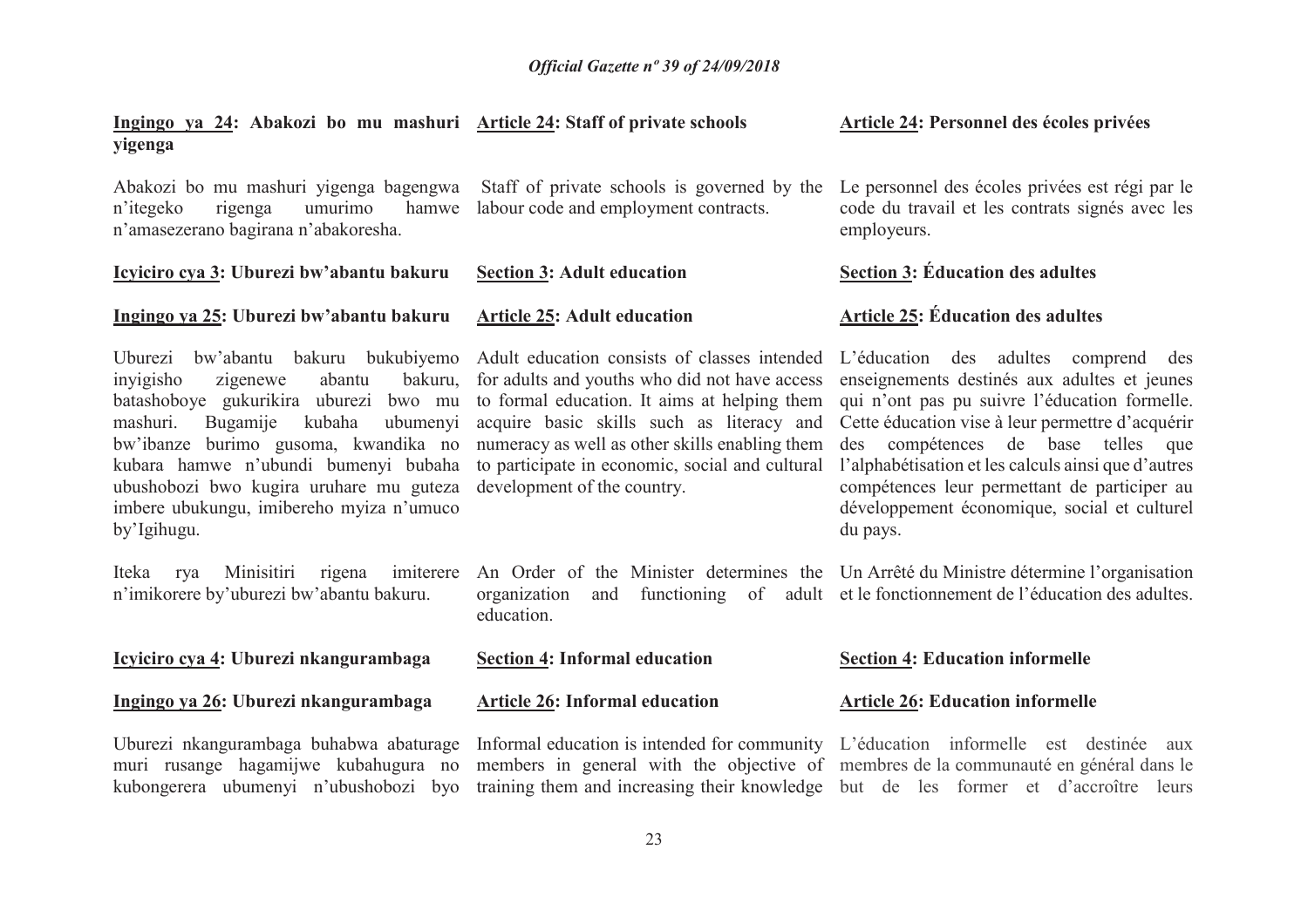iterambere ry'Igihugu.

necessary for national development.

gukora imirimo inyuranye ya ngombwa ku and skills to engage in various activities connaissances et compétences pour leur permettre de s'engager dans diverses activités nécessaires au développement national.

#### **MUTWE WA III: IMIKORANIRE MU CHAPTER III: PARTNERSHIP IN BUREZI EDUCATION CHAPITRE III: PARTENARIAT ÉDUCATION**

#### **Ingingo ya 27: Imikoranire y'abashinzwe uburezi**

Leta n'abafatanyabikorwa bayo bagomba The Government and its partners must engage Le gouvernement et ses partenaires doivent gufatanya mu burezi hagamijwe buri gihe in partnerships in education while at all times s'engager dans des partenariats dans l'éducation icyateza imbere uhabwa uburezi ndetse aiming to promote the interests of the en mettant l'accent sur la promotion des intérêts n'abaturarwanda muri rusange.

Leta ni yo ifata iya mbere mu gutungaya iyo mikoranire no gukurikirana iyubahirizwa ry'amategeko ariho mu gihugu n'amasezerano igirana n'abo bafatanyije hagamijwe iterambere rusange ry'uburezi no kubungabunga ireme ryabwo.

**Icyiciro cya mbere: Imikoranire mu burezi bwo mu muryango** 

**bwo mu muryango**

Leta igena imirongo ngenderwaho mu burezi The Government sets guidelines for family L'État fixe des lignes directrices pour

27: Partnership **stakeholders in education Article 27**: **Partenariat entre les acteurs de** 

 beneficiary of education and those of residents of Rwanda in general.

and preserving its quality.

**education** 

**education** 

 du bénéficiaire de l'éducation et de ceux des résidents du Rwanda en général.

The Government takes the lead in streamlining such partnership and monitoring the respect for applicable laws in the country and agreements entered into with its partners with a view to ensuring the general development of education Le gouvernement joue un rôle moteur dans l'organisation de ce partenariat et dans le suivi des lois en vigueur dans le pays et des conventions conclus avec ses partenaires dans le but d'assurer le développement général de l'éducation et de préserver sa qualité.

**l'éducation** 

**Section première: Partenariat dans l'éducation en famille** 

**Ingingo ya 28: Uruhare rwa Leta mu burezi Article 28: Government's role in family Article 28: Rôle de l'État dans l'éducation familiale** 

bwo mu muryango, igakurikirana uburyo education, makes follow-up on the l'éducation en famille, assure le suivi de leur

**Partnership in family**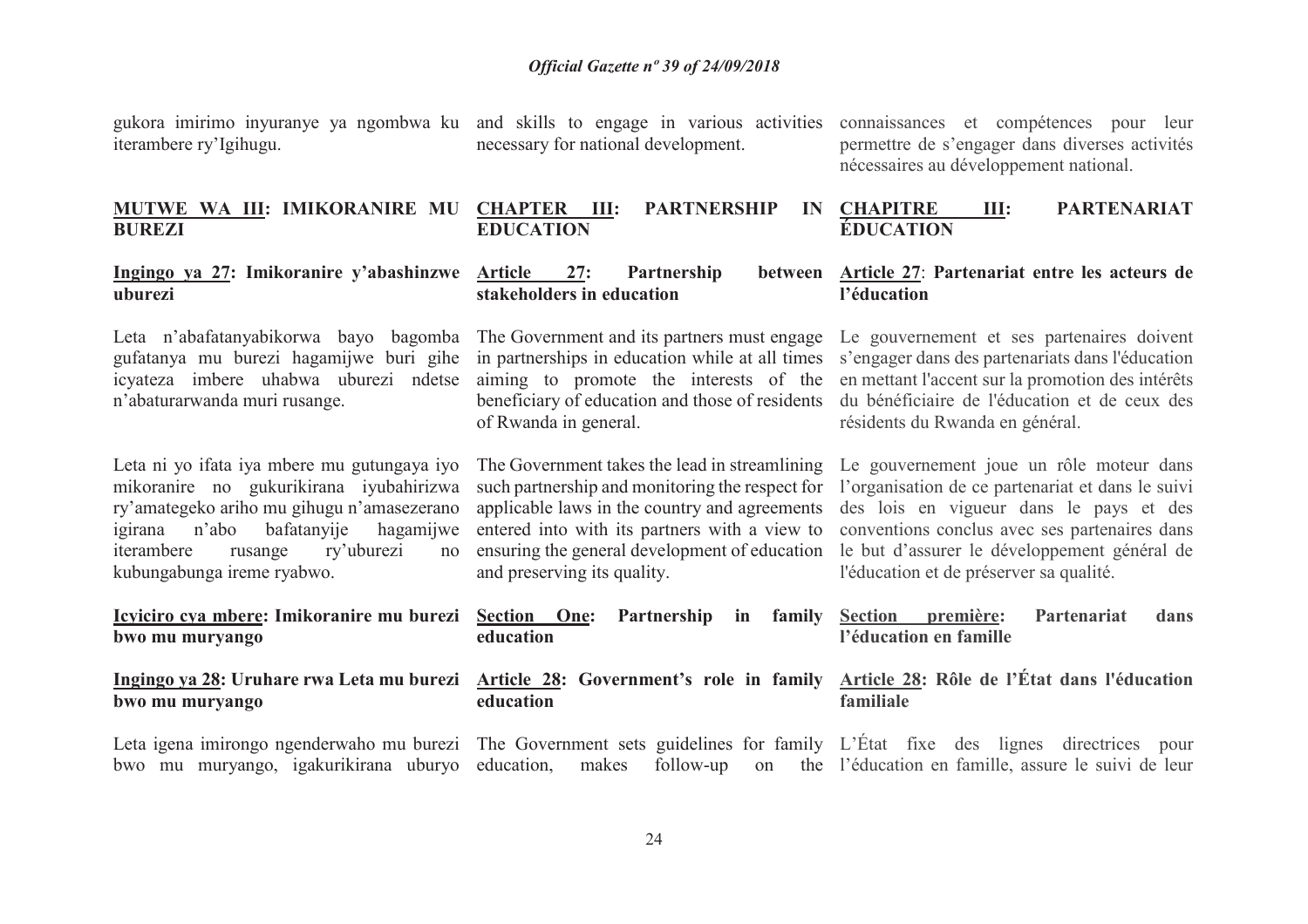| bibaye ngombwa.                                                                                                         | where necessary.                                                                                                                                  | yubahirizwa kandi igatanga ubufasha mu gihe implementation thereof and provides support mise en œuvre et apporte un soutien si<br>nécessaire.                                                                                                                                                                         |
|-------------------------------------------------------------------------------------------------------------------------|---------------------------------------------------------------------------------------------------------------------------------------------------|-----------------------------------------------------------------------------------------------------------------------------------------------------------------------------------------------------------------------------------------------------------------------------------------------------------------------|
| burezi bwo mu muryango                                                                                                  | Ingingo ya 29: Uruhare rw'ababyeyi mu Article 29: Parents' role in family education                                                               | <b>Article 29: Rôle des parents dans l'éducation</b><br>en famille                                                                                                                                                                                                                                                    |
| babo n'abandi bana bashinzwe kurera.<br>Bagomba kandi kwita ku mibereho myiza yabo<br>kugira ngo bashobore gukura neza. | children and other children under their care.<br>Also, parents must cater for the welfare of the<br>children to ensure their healthy development. | Ababyeyi bagomba guha uburere bwiza abana Parents must provide good education to their Les parents doivent assurer une bonne<br>éducation à leurs enfants et à d'autres enfants<br>dont ils ont la charge. Les parents doivent<br>également veiller au bien-être des enfants pour<br>assurer leur développement sain. |
| Icyliciro cya 2: Imikoranire mu burezi bwo Section 2: Partnership in formal education<br>mu mashuri                     |                                                                                                                                                   | Section 2: Partenariat dans l'éducation<br>formelle                                                                                                                                                                                                                                                                   |
|                                                                                                                         |                                                                                                                                                   |                                                                                                                                                                                                                                                                                                                       |
| bwo mu mashuri                                                                                                          | education                                                                                                                                         | Ingingo ya 30: Uruhare rwa Leta mu burezi Article 30: Government's role in formal Article 30: Rôle de l'Eta dans l'éducation<br>formelle                                                                                                                                                                              |
|                                                                                                                         | Mu byerekeye uburezi bwo mu mashuri, Leta: With regard to formal education, the S'agissant de l'éducation formelle, l'État:<br>Government:        |                                                                                                                                                                                                                                                                                                                       |
| 1° ireberera ibikorwa byose by'uburezi<br>butangirwa mu mashuri;                                                        | carried out in schools;                                                                                                                           | 1° supervises all educational interventions 1° supervise toutes les interventions en matière<br>d'éducation réalisées dans les écoles;                                                                                                                                                                                |
| 2° yishingira ireme ry'uburezi butangirwa<br>mu mashuri ku nzego zose;                                                  | education at all levels;                                                                                                                          | $2^{\circ}$ is the guarantor of quality of formal $2^{\circ}$ est le garant de qualité de l'éducation<br>formelle à tous les niveaux;                                                                                                                                                                                 |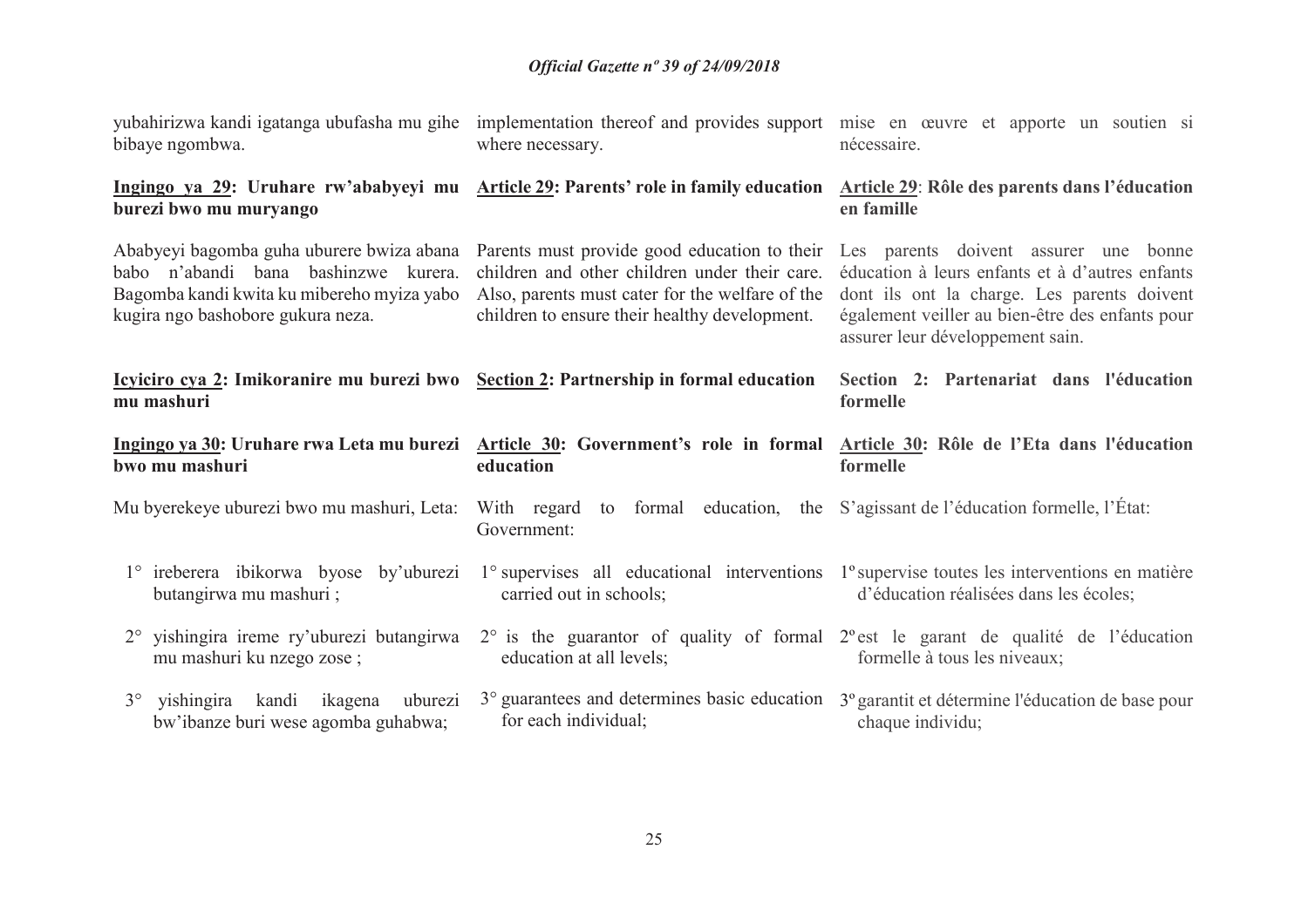4° ishaka kandi igatanga mu buryo 4° mobilizes and fairly distributes the 4ºmobilise et assure la distribution équitable buboneye ibigenewe uburezi mu mashuri. necessary means of education in schools.

#### **Ingingo ya 31: Uruhare rw'ababyeyi mu Article 31: Parents' role in formal education Article 31: Rôle des parents dans l'éducation burezi bwo mu mashuriformelle**

Ababyeyi:

Parents:

- 1° bafasha abana babo mu kubaha ibikenewe 1°mu myigire yabo no mu guhitamo, ishuri rihuje n'ibyifuzo n'ubushobozi byabo;
- 2° bagira uruhare mu gutsura iterambere 2°ry'uburezi mu mashuri no gukurikirana imiyoborere n'imicungire y'umutungo by'ikigo cy'ishuri abana babo bigamo.

**Ingingo ya 32: Uruhare rw'imiryango, amashyirahamwe n'abikorera mu burezi bwo mu mashuri**

Imiryango nyarwanda itari iya Leta, Imiryango mvamahanga itari iya Leta, amashyirahamwe n'abikorera bagira uruhare mu burezi bwo mu mashuri hakurikijwe amategeko abigenga kandi hashingiwe ku masezerano bagirana na Leta.

- assist their children in catering for their educational needs and in choosing a school that meets their wishes and abilities;
- participate in the development of the 2ºeducation system and to monitor the financial and administrative management of the school in which their children are studying.

**Article 32: Role of organizations, formal education** 

National non-governmental organisations, Les international non-governmental organisations, associations and private stakeholders participate in formal education in accordance Government.

des moyens d'éducation nécessaires dans les écoles.

Les parents:

- 1º assistent leurs enfants en satisfaisant leurs besoins en éducation et dans le choix d'une école répondant à leurs aspirations et à leurs aptitudes;
- participent au développement du système<br>
éducatif et surveiller la gestion éducatif et surveiller administrative et financière de l'école que fréquentent leurs enfants.

**associations and private stakeholders in associations et des acteurs privés dans Article 32: Rôle des organisations, des l'éducation formelle**

 with relevant laws and on the basis of the l'éducation formelle conformément aux lois en agreement they enter into with the la matière et sur base de la convention conclue organisations nationales non organisations gouvernementales, les internationales non gouvernementales, les associations et les acteurs privés participent à avec l'Etat.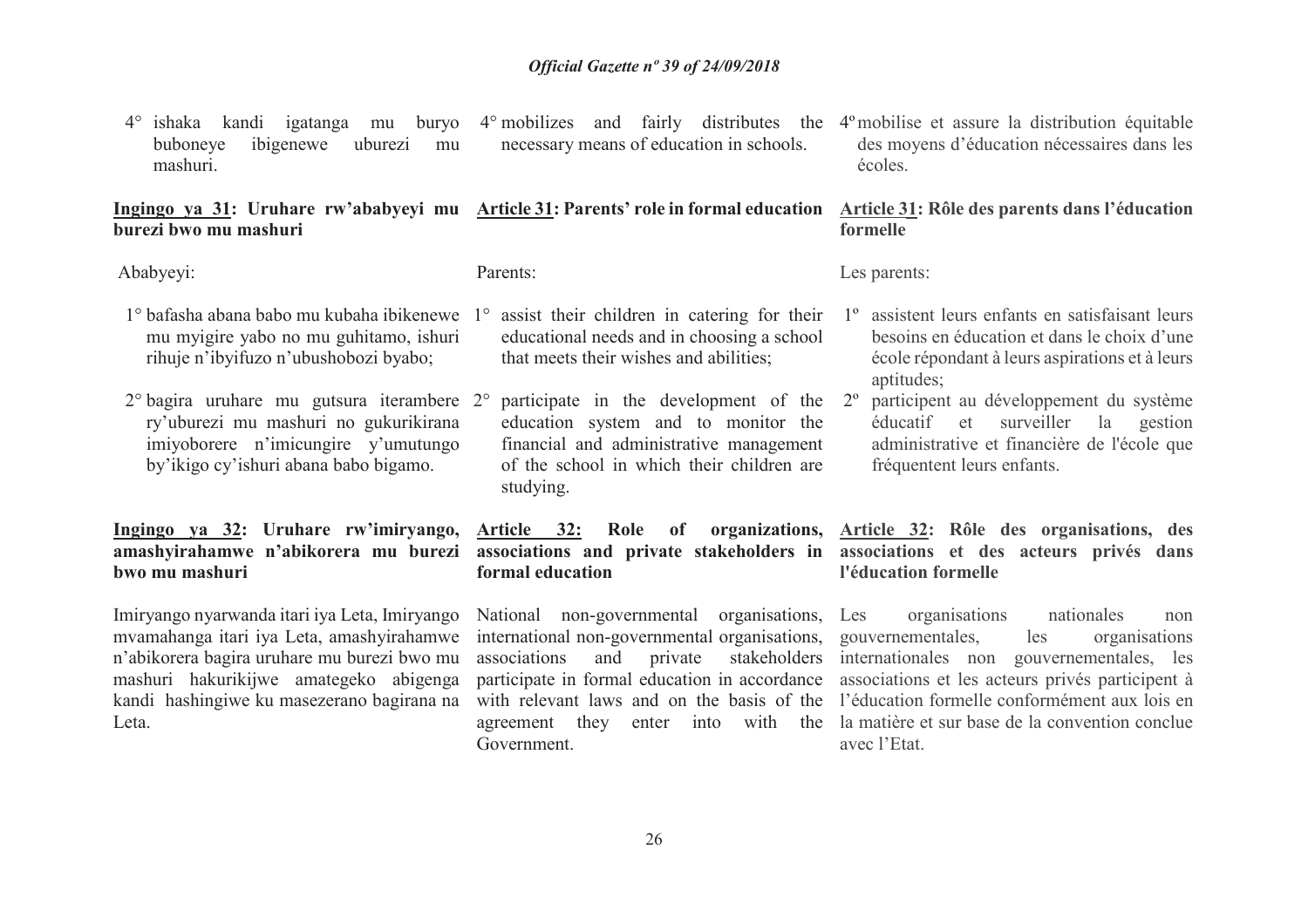| <u>Icyiciro cya 3:</u> Imikoranire mu burezi <u>Section 3:</u> Partnership in adult education<br>bw'abantu bakuru                                                                                   |                                                                                                                                                                                                           | Section 3: Partenariat en éducation des<br>adultes                                                                                                                                                                                                                     |
|-----------------------------------------------------------------------------------------------------------------------------------------------------------------------------------------------------|-----------------------------------------------------------------------------------------------------------------------------------------------------------------------------------------------------------|------------------------------------------------------------------------------------------------------------------------------------------------------------------------------------------------------------------------------------------------------------------------|
| bw'abantu bakuru                                                                                                                                                                                    | education                                                                                                                                                                                                 | Ingingo ya 33: Uruhare rwa Leta mu burezi Article 33: Government's role in adult Article 33: Rôle du gouvernement dans<br>l'éducation des adultes                                                                                                                      |
| Mu byerekeye uburezi bw'abantu bakuru, As for adult education, the Government:<br>Leta:                                                                                                             |                                                                                                                                                                                                           | S'agissant de l'éducation des adultes, le<br>gouvernement:                                                                                                                                                                                                             |
| abantu bakuru bikorwa;                                                                                                                                                                              | 1° ishyiraho ingamba n'uburyo kwigisha 1° sets up strategies and modalities for adult<br>education;                                                                                                       | 1 <sup>°</sup> met en place des stratégies et des modalités<br>pour l'éducation des adultes;                                                                                                                                                                           |
| $2^\circ$ ishyiraho<br>n'imfashanyigisho zirebana n'uburezi<br>bw'abantu bakuru kandi igakurikirana uko<br>zikurikizwa;                                                                             | integanyanyigisho 2° develop curricula and teaching aids for adult<br>education and monitors application thereof;                                                                                         | 2º élabore des programmes d'enseignement et<br>matériaux didactiques pour l'éducation des<br>adultes et fait le suivi de leur l'application;                                                                                                                           |
| $3^\circ$ itanga<br>uburenganzira ku<br>miryango<br>nyarwanda itari iya Leta,<br>Imiryango<br>itari<br>mvamahanga<br>Leta<br>iya<br>amashyirahamwe n'abikorera<br>bifuza<br>kwigisha abantu bakuru; | 3° grants authorisation to national non-<br>governmental organisations, international<br>organizations,<br>non-governmental<br>associations and private stakeholders<br>wishing to offer adult education; | 3 <sup>°</sup> accorde l'autorisation aux organisations<br>nationales non gouvernementales,<br>aux<br>internationales<br>organisations<br>non<br>gouvernementales, aux associations et aux<br>acteurs privés qui souhaitent s'engager dans<br>l'éducation des adultes; |
| bishyirwa mu bikorwa.                                                                                                                                                                               | education.                                                                                                                                                                                                | 4° ikurikirana uko kwigisha abantu bakuru 4° monitors the implementation of adult 4° fait le suivi de la mise en œuvre de<br>l'éducation des adultes.                                                                                                                  |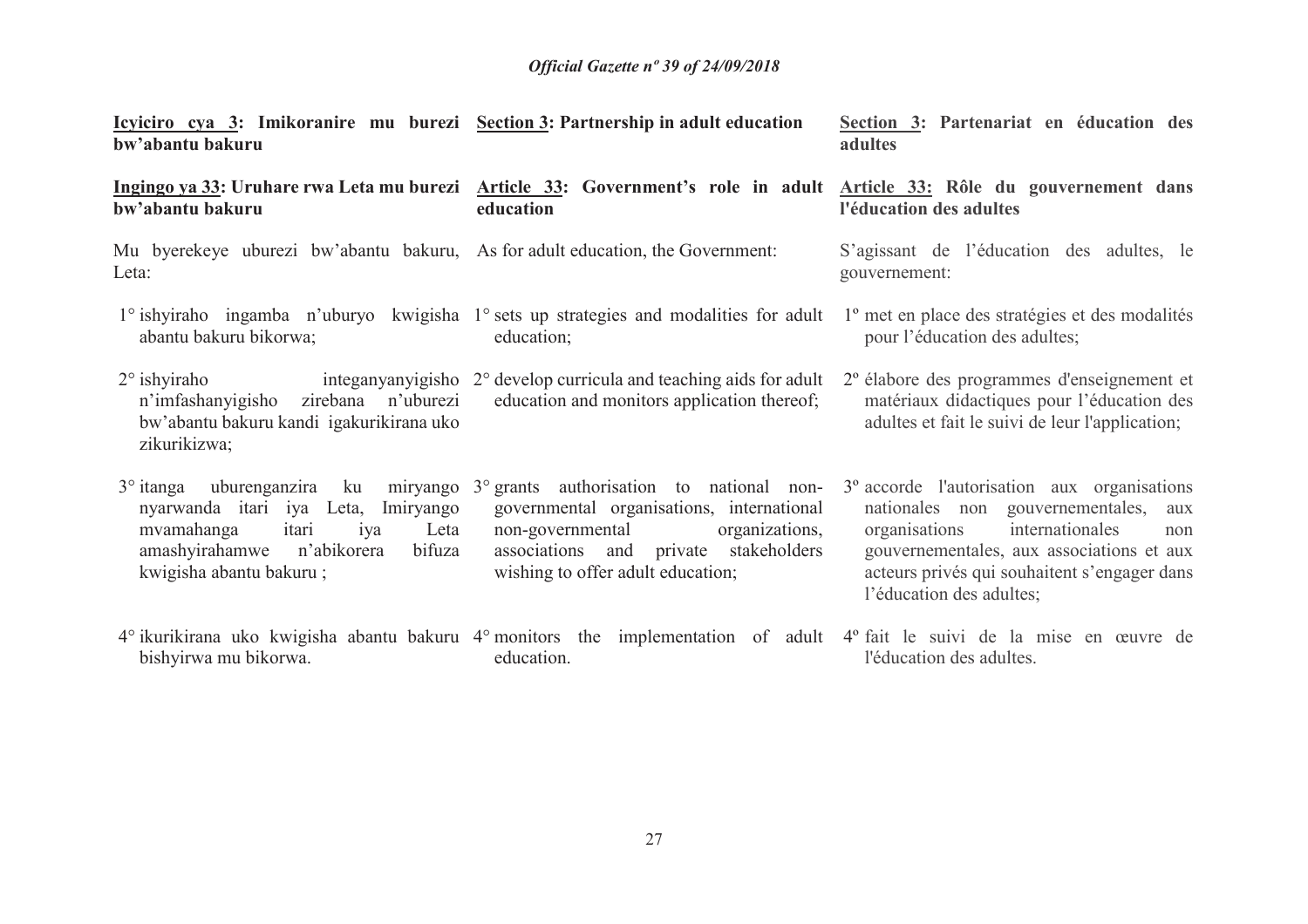| <u>Ingingo ya 34</u> : Uruhare rw'Imiryango,<br>amashyirahamwe cyangwa abikorera mu<br>burezi bw'abantu bakuru                                  | Article 34:<br>Role of organisations, Article 34:<br>associations or private stakeholders in adult associations<br>education        | Rôle des<br>organisations,<br>privés<br>dans<br>$\mathbf{0}\mathbf{u}$<br>acteurs<br>l'éducation des adultes                                                                                                            |
|-------------------------------------------------------------------------------------------------------------------------------------------------|-------------------------------------------------------------------------------------------------------------------------------------|-------------------------------------------------------------------------------------------------------------------------------------------------------------------------------------------------------------------------|
| Imiryango nyarwanda itari iya Leta, Imiryango<br>mvamahanga itari iya Leta, amashyirahamwe<br>n'abikorerera:                                    | National non-governmental organizations,<br>international non-governmental organizations,<br>associations and private stakeholders: | organisations<br>Les<br>nationales<br>non<br>gouvernementales,<br>les<br>organisations<br>internationales non gouvernementales, les<br>associations et les acteurs privés:                                              |
| 1° bakangurira abo bashinzwe kwitabira<br>uburezi bw'abantu bakuru mu gihe cyose<br>bikenewe;                                                   | 1° sensitize their beneficiaries to participate in<br>adult education whenever necessary;                                           | 1 <sup>°</sup> sensibilisent leurs bénéficiaires à participer<br>à l'éducation des adultes chaque fois que de<br>besoin;                                                                                                |
| 2° batanga inyigisho zigenewe abantu bakuru<br>bakurikiza<br>amabwiriza<br>n'integanyanyigisho bitangwa na Leta.                                | accordance with regulations and curricula<br>provided by the Government.                                                            | $2^{\circ}$ provide education designed for adults in $2^{\circ}$ offrent une éducation destinée aux adultes<br>conformément aux règlements et aux<br>programmes d'enseignement fournis par<br>l'Etat.                   |
| <u>Icyiciro cya 4:</u> Imikoranire mu burezi <u>Section 4</u> : Partnership in<br>nkangurambaga                                                 | informal<br>education                                                                                                               | éducation<br>Section 4:<br>Partenariat<br>en<br>informelle                                                                                                                                                              |
| nkangurambaga                                                                                                                                   | Ingingo ya 35: Uruhare rwa Leta mu burezi Article 35: Government's role in informal<br>education                                    | Article 35: Rôle de l'Etat dans l'éducation<br>informelle                                                                                                                                                               |
| Mu byerekeye uburezi nkangurambaga, Leta:<br>1° ishyiraho imirongo migari<br>igomba<br>kwitabwaho<br>uburezi<br>mu<br>gutanga<br>nkangurambaga; | Government:<br>education;                                                                                                           | In the area of informal education, the Dans le domaine de l'éducation informelle,<br>l'Etat:<br>1° develops broad guidelines for informal 1° établit des orientations générales pour<br>l'éducation informelle;         |
| gutanga uburezi nkangurambaga aho<br>bikenewe hose.                                                                                             | informal education wherever necessary.                                                                                              | $2^{\circ}$ ikoresha inzego zayo zinyuranye mu $2^{\circ}$ uses its various organs in providing $2^{\circ}$ se sert de ses divers organes pour dispenser<br>une éducation informelle partout où cela est<br>nécessaire. |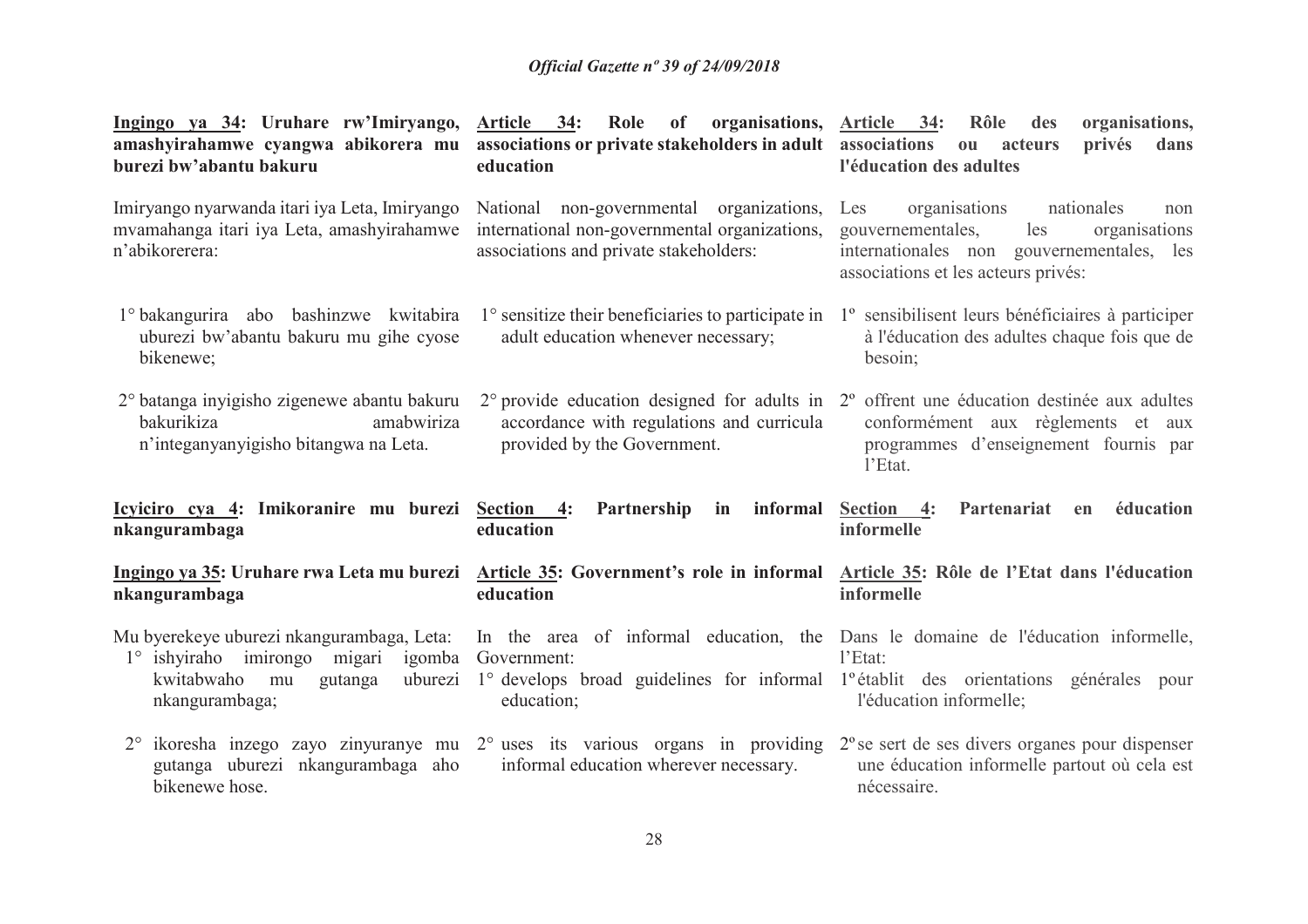| <u>Ingingo ya 36</u> : Uruhare rw'imiryango,<br>amashyirahamwe cyangwa abikorera mu<br>uburezi nkangurambaga                                                             | Article 36: Role of organisations, Article 36:<br>associations or private stakeholders in<br>informal education                        | Rôle<br>des<br>organisations,<br>associations<br>privés<br>acteurs<br>dans<br>0 <sup>u</sup><br>l'éducation informelle                                                     |
|--------------------------------------------------------------------------------------------------------------------------------------------------------------------------|----------------------------------------------------------------------------------------------------------------------------------------|----------------------------------------------------------------------------------------------------------------------------------------------------------------------------|
| Imiryango nyarwanda itari iya Leta, Imiryango<br>mvamahanga itari iya Leta, amashyirahamwe<br>n'abikorera:                                                               | National non-governmental<br>organisations,<br>international non-governmental organisations,<br>associations and private stakeholders: | organisations<br>nationales<br>Les<br>non<br>gouvernementales,<br>les<br>organisations<br>internationales non gouvernementales, les<br>associations et les acteurs privés: |
| uburezi nkangurambaga mu gihe cyose<br>bikenewe;                                                                                                                         | 1° bakangurira abo bashinzwe kwitabira 1° sensitize their beneficiaries to participate in<br>adult education whenever necessary;       | l'esensibilisent leurs bénéficiaires à participer à<br>l'éducation des adultes chaque fois que<br>nécessaire;                                                              |
| $2^{\circ}$ batanga inyigisho z'uburezi nkangurambaga $2^{\circ}$ provide informal education in accordance<br>bakurikije<br>ngenderwaho<br>umurongo<br>watanzwe na Leta. | with the guidelines set by the Government.                                                                                             | informelle<br>$2^{\circ}$ offrent<br>éducation<br>une<br>conformément aux orientations fixées par<br>l'Etat.                                                               |
| <b>UMUTWE WA IV: INGINGO ZISOZA</b>                                                                                                                                      | <b>CHAPTER IV: FINAL PROVISIONS</b>                                                                                                    | <b>CHAPITRE IV: DISPOSITIONS FINALES</b>                                                                                                                                   |
| Ingingo ya 37: Itegurwa,<br>isuzumwa<br>n'itorwa by'iri itegeko                                                                                                          | Article 37: Drafting, consideration and<br>adoption of this Law                                                                        | Article 37: Initiation, examen et adoption de<br>la présente loi                                                                                                           |
| Iri tegeko ryateguwe, risuzumwa kandi ritorwa<br>mu rurimi rw'Ikinyarwanda.                                                                                              | This Law was drafted, considered and adopted<br>in Ikinyarwanda.                                                                       | La présente loi organique été initiée, examinée<br>et adoptée en ikinyarwanda.                                                                                             |
|                                                                                                                                                                          |                                                                                                                                        |                                                                                                                                                                            |
| Ingingo ya 38: Ivanwaho ry'ingingo<br>z'amategeko zinyuranyije n'iri tegeko                                                                                              | <b>Article 38: Repealing provision</b>                                                                                                 | <b>Article 38: Disposition abrogatoire</b>                                                                                                                                 |